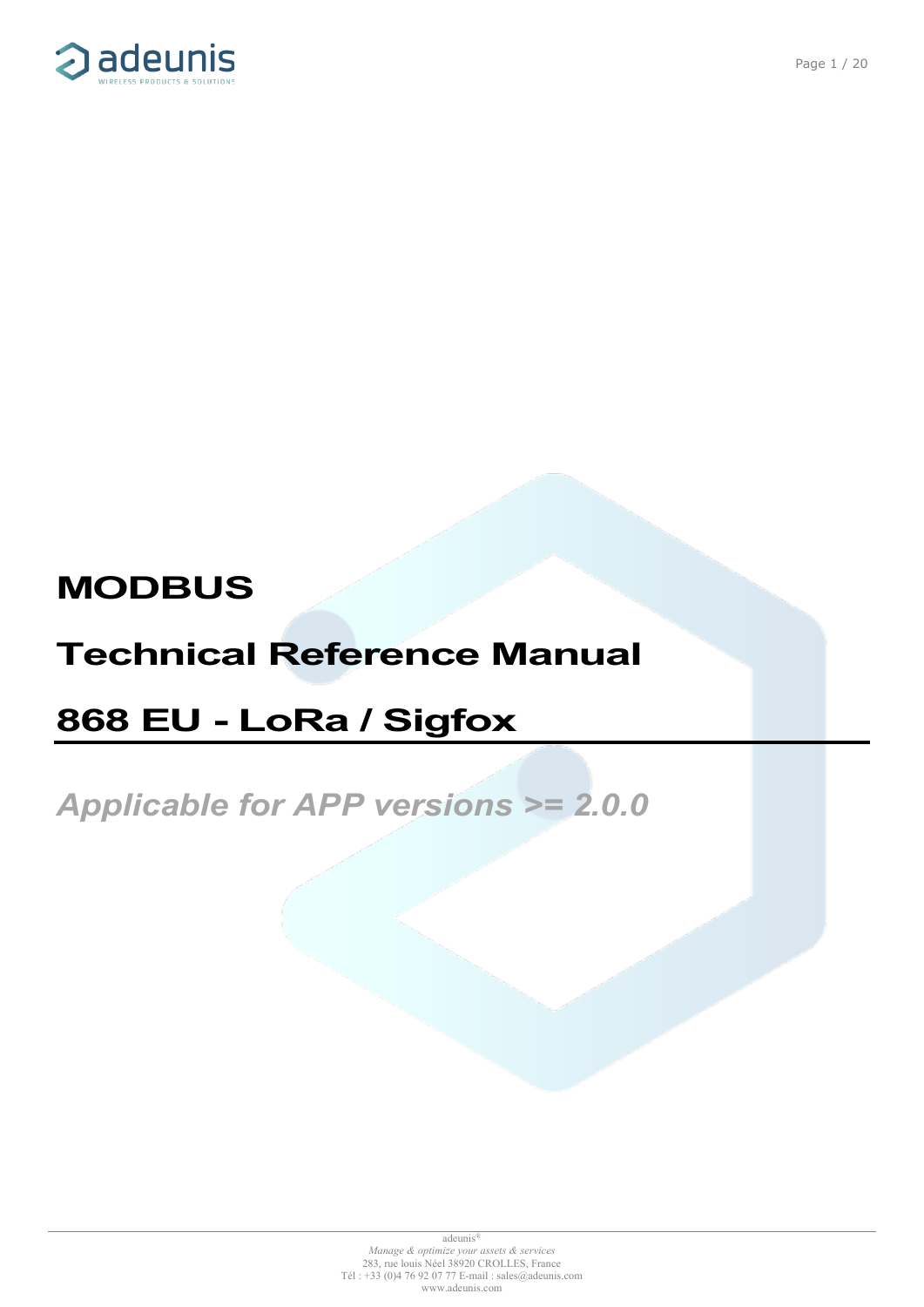

# <span id="page-1-0"></span>NEW DOCUMENTATION / NOUVELLE DOCUMENTATION

|                                                       | <b>ENGLISH</b>                                                                                                                                                                                                                                                                                                                     | <b>FRANCAIS</b>                                                                                                                                                                                                                                                                                                                      |
|-------------------------------------------------------|------------------------------------------------------------------------------------------------------------------------------------------------------------------------------------------------------------------------------------------------------------------------------------------------------------------------------------|--------------------------------------------------------------------------------------------------------------------------------------------------------------------------------------------------------------------------------------------------------------------------------------------------------------------------------------|
| <b>USER GUIDE</b>                                     | Dedicated to a product<br>$\bullet$<br>Cautions & electrical warnings<br>$\bullet$<br>Declaration of conformity<br>$\bullet$<br>Product functionalities and modes<br>Casing dimensions<br>$\bullet$<br>Characteristics (casing and electrical)<br>$\bullet$<br>LED explanations<br>$\bullet$<br>Specific wiring on terminal blocks | Dédié à un produit<br>$\bullet$<br>Recommandations et avertissements<br>électriques<br>Déclaration de conformité<br>Fonctionnalités et modes du produit<br>$\bullet$<br>Dimensions du boitier<br>Caractéristiques (boitier et électrique)<br>$\bullet$<br><b>Explication des LED</b><br>Câblage sur bornier spécifique au<br>produit |
| <b>TECHNICAL</b><br><b>REFERENCE</b><br><b>MANUAL</b> | Dedicated to a product<br>$\bullet$<br>Registers content<br>Frame explanations (uplink and<br>downlink)                                                                                                                                                                                                                            | Dédié à un produit<br>$\bullet$<br>Contenu des registres<br>$\bullet$<br>Explication des trames (uplink et<br>downlink)                                                                                                                                                                                                              |
| <b>INSTALLATION</b><br><b>GUIDE</b>                   | For all adeunis <sup>®</sup> products<br>$\bullet$<br>Configuration of the products<br>٠<br>Installation and fixing<br>$\bullet$<br>Start-up of the products<br>$\bullet$<br>Opening and closing the case<br>$\bullet$<br>Replace battery<br>$\bullet$                                                                             | Pour tous les produits adeunis®<br>$\bullet$<br>Configuration des produits<br>Installation et fixation<br>Démarrage des produits<br>$\bullet$<br>Ouvrir et fermer les boîtiers<br>Remplacer la batterie<br>$\bullet$                                                                                                                 |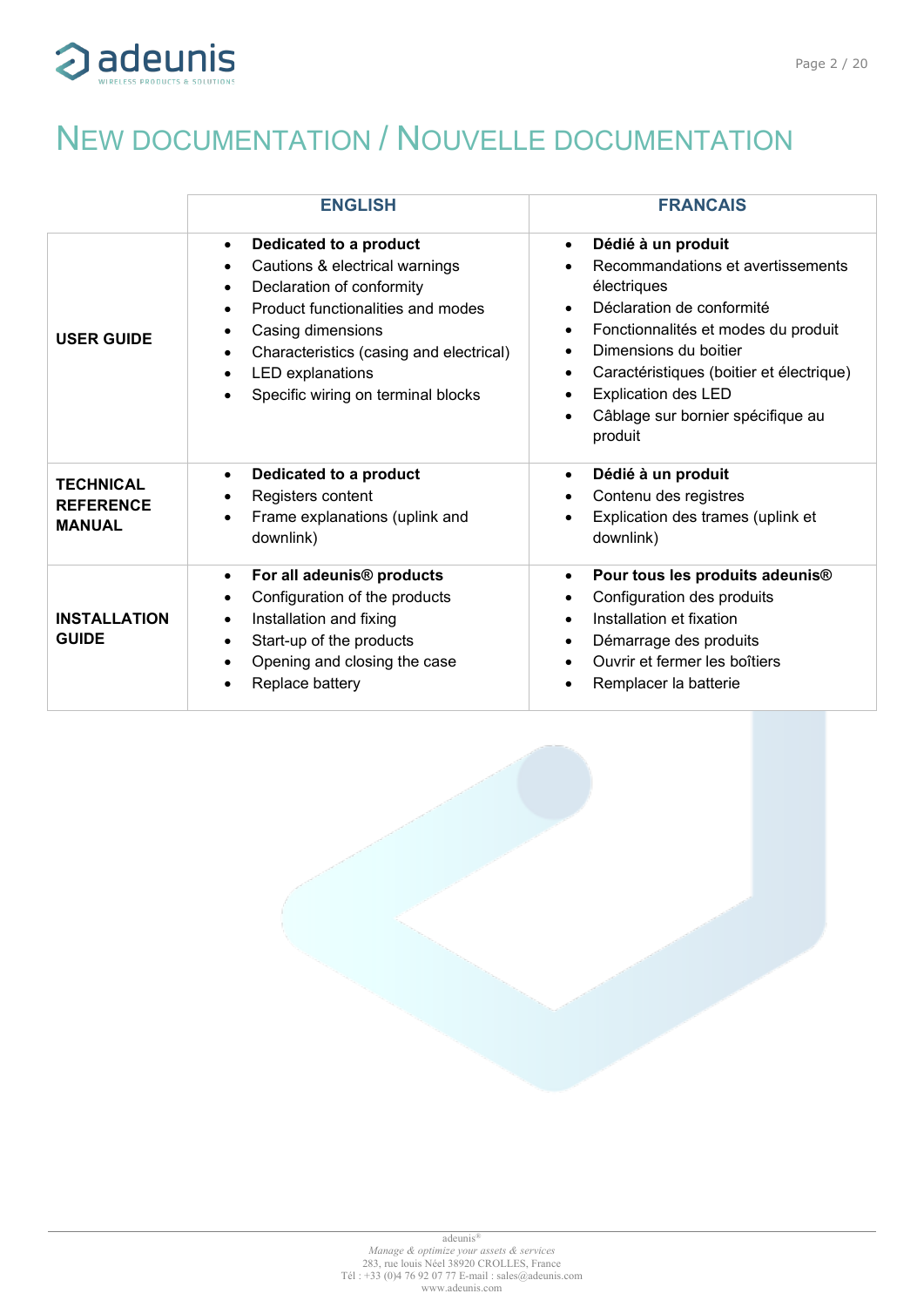

# <span id="page-2-0"></span>**TABLE OF CONTENTS**

| 1. |            |  |
|----|------------|--|
|    |            |  |
|    | 1.1        |  |
|    | 1.2<br>1.3 |  |
|    | 1.4        |  |
|    | 1.5        |  |
|    | 1.5.1      |  |
|    | 1.5.2      |  |
|    |            |  |
| 2. |            |  |
|    | 1.6        |  |
|    | 1.7        |  |
|    | 1.7.1      |  |
|    | 1.7.2      |  |
|    | 1.7.3      |  |
|    | 1.7.4      |  |
|    | 1.7.5      |  |
|    | 1.7.6      |  |
|    | 1.7.7      |  |
|    | 1.7.8      |  |
|    | 1.7.9      |  |
|    | 1.7.10     |  |
|    | 1.7.11     |  |
|    | 1.7.12     |  |
|    | 1.7.13     |  |
|    | 1.7.14     |  |
|    | 1.7.15     |  |
|    | 1.8        |  |
|    | 1.8.1      |  |
|    | 1.8.2      |  |
|    | 1.8.3      |  |
|    | 1.8.4      |  |
|    | 1.8.5      |  |
|    | 1.8.6      |  |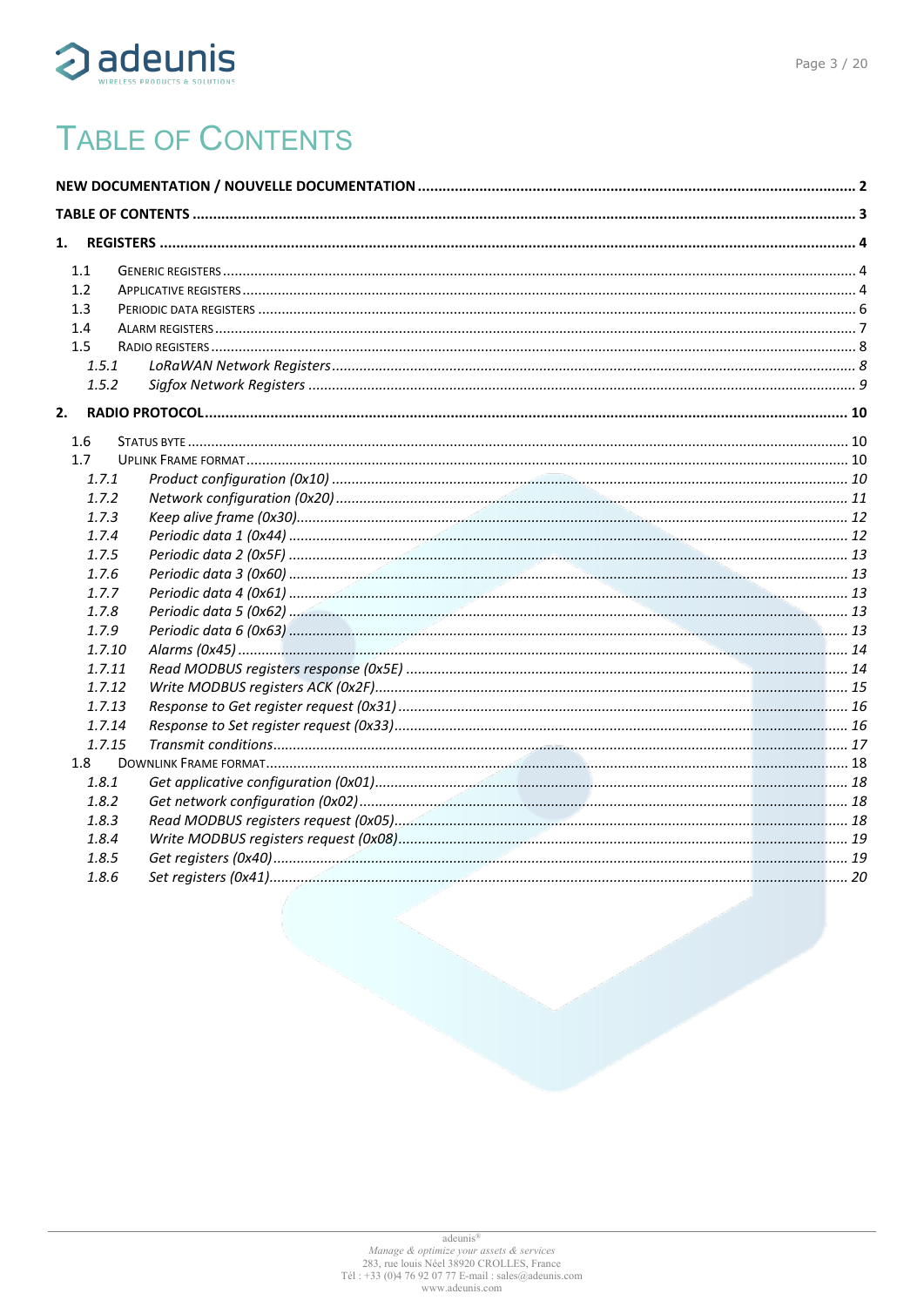

# <span id="page-3-0"></span>1. REGISTERS

## <span id="page-3-1"></span>1.1 Generic registers

| <b>Register</b> | <b>Size</b><br>(bytes) | <b>Base</b> | <b>Description</b>  | <b>Default</b><br><b>Value</b> | Range<br>(Min-Max)       | <b>Comments</b>                                                                                                        |
|-----------------|------------------------|-------------|---------------------|--------------------------------|--------------------------|------------------------------------------------------------------------------------------------------------------------|
| 304             | 2                      | 10          | PIN code            | 0<br>(deactivated)             | $0 - 9999$               | PIN code used with ATPIN<br>command.<br>Value 0 disables the PIN code.                                                 |
| 306             |                        | 10          | Product<br>mode     | $\mathbf{0}$                   | 0: PARK<br>1: PRODUCTION | In PARK mode, product is not using<br>Radio.<br>In PRODUCTION mode, product will<br>send/receive RF uplinks/downlinks. |
| 308             | 4                      | 16          | <b>LED</b> activity | 0x0018007F                     | $0$ OxFFFFFFFFF          | Default: 18007F<br>Eco: 180070<br>Other values : reserved                                                              |

## <span id="page-3-2"></span>1.2 Applicative registers

| <b>Register</b> | <b>Size</b><br>(bytes) | <b>Base</b> | <b>Description</b>                     | <b>Default</b><br>value      | Min-<br><b>Max</b><br><b>Value</b> | <b>Comments</b>                                                                                                                                                                                                                                                                                                                                           |
|-----------------|------------------------|-------------|----------------------------------------|------------------------------|------------------------------------|-----------------------------------------------------------------------------------------------------------------------------------------------------------------------------------------------------------------------------------------------------------------------------------------------------------------------------------------------------------|
| 300             | $\overline{2}$         | 10          | Keep alive period                      | 8640 (24h)                   | 2<br>65535                         | X 10 seconds                                                                                                                                                                                                                                                                                                                                              |
| 301             | $\overline{2}$         | 10          | Transmit period for<br>periodic data 1 | 8640 (24h)                   | 0<br>65535                         | x 10 seconds<br>0: deactivated                                                                                                                                                                                                                                                                                                                            |
| 320             | $\overline{2}$         | 10          | Sampling period for<br>alarms          | 180<br>$(30 \text{ min})$    | 1<br>65535                         | X 10 seconds                                                                                                                                                                                                                                                                                                                                              |
| 321             | $\mathbf{1}$           | 16          | Modbus link<br>configuration           | 0x44<br>(19200/E/1<br>RS485) | 0<br>0xFF                          | Bit 0: Bus type<br>$\cdot$ 0: RS485<br>• 1: RS232<br>Bit 1: Stop bits<br>$\cdot$ 0: 1 bit<br>$\cdot$ 1: 2 bits<br>Bits 2 and 3: Parity<br>$\cdot$ 0: None<br>$\cdot$ 1: Even<br>$\cdot$ 2: Odd<br>Bits 4 to 7: Baud rate<br>$\cdot$ 0: 1200<br>$\cdot$ 1:2400<br>• 2:4800<br>•3:9600<br>$\cdot$ 4: 19200<br>• 5: 38400<br>• 6: 57600<br>$\cdot$ 7: 115200 |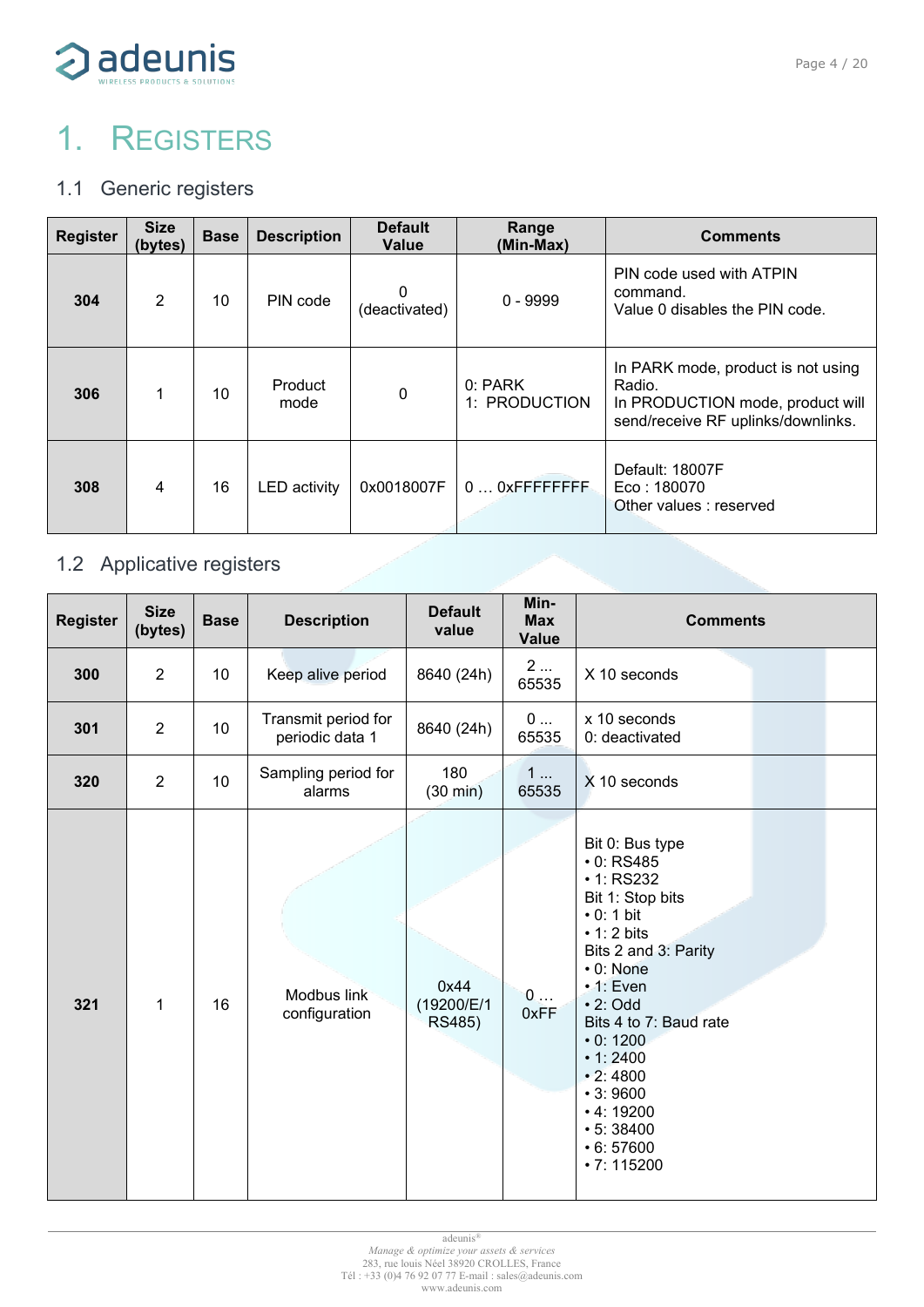

| 322 | $\overline{2}$ | 10 | Supply time of the<br>external load (slave)<br>before the<br>Modbus request | $0$ (OFF)      | 0<br>65535 | x 100ms<br>• 0: no power supply (toward the slave)<br>• From 1 to 65535: supply time of the<br>external load (slave) before the Modbus<br>request x100ms<br>• 65535: permanent external power<br>supply to the slave<br>E.g.: if S322 is set to 250, the power<br>supply will be delivered to the slave<br>250x100ms ie 25s before the<br>transmission of the Modbus request to<br>the slave |
|-----|----------------|----|-----------------------------------------------------------------------------|----------------|------------|----------------------------------------------------------------------------------------------------------------------------------------------------------------------------------------------------------------------------------------------------------------------------------------------------------------------------------------------------------------------------------------------|
| 323 | 2              | 10 | Transmit period for<br>periodic data 2                                      | 8640<br>(24 h) | 0<br>65535 | x 10 seconds<br>0: deactivated                                                                                                                                                                                                                                                                                                                                                               |
| 324 | $\overline{2}$ | 10 | Transmit period for<br>periodic data 3                                      | 8640<br>(24 h) | 0<br>65535 | x 10 seconds<br>0: deactivated                                                                                                                                                                                                                                                                                                                                                               |
| 325 | 2              | 10 | Transmit period for<br>periodic data 4                                      | 8640<br>(24 h) | 0<br>65535 | $x$ 10 seconds<br>0: deactivated                                                                                                                                                                                                                                                                                                                                                             |
| 326 | $\overline{2}$ | 10 | Transmit period for<br>periodic data 5                                      | 8640<br>(24 h) | 0<br>65535 | x 10 seconds<br>0: deactivated                                                                                                                                                                                                                                                                                                                                                               |
| 327 | $\overline{2}$ | 10 | Transmit period for<br>periodic data 6                                      | 8640<br>(24 h) | 0<br>65535 | $x 10$ seconds<br>0: deactivated                                                                                                                                                                                                                                                                                                                                                             |
| 329 | 2              | 10 | Alarm repetition<br>period                                                  | 0              | 0<br>65535 | x sampling period (S320)<br>0: no repetition                                                                                                                                                                                                                                                                                                                                                 |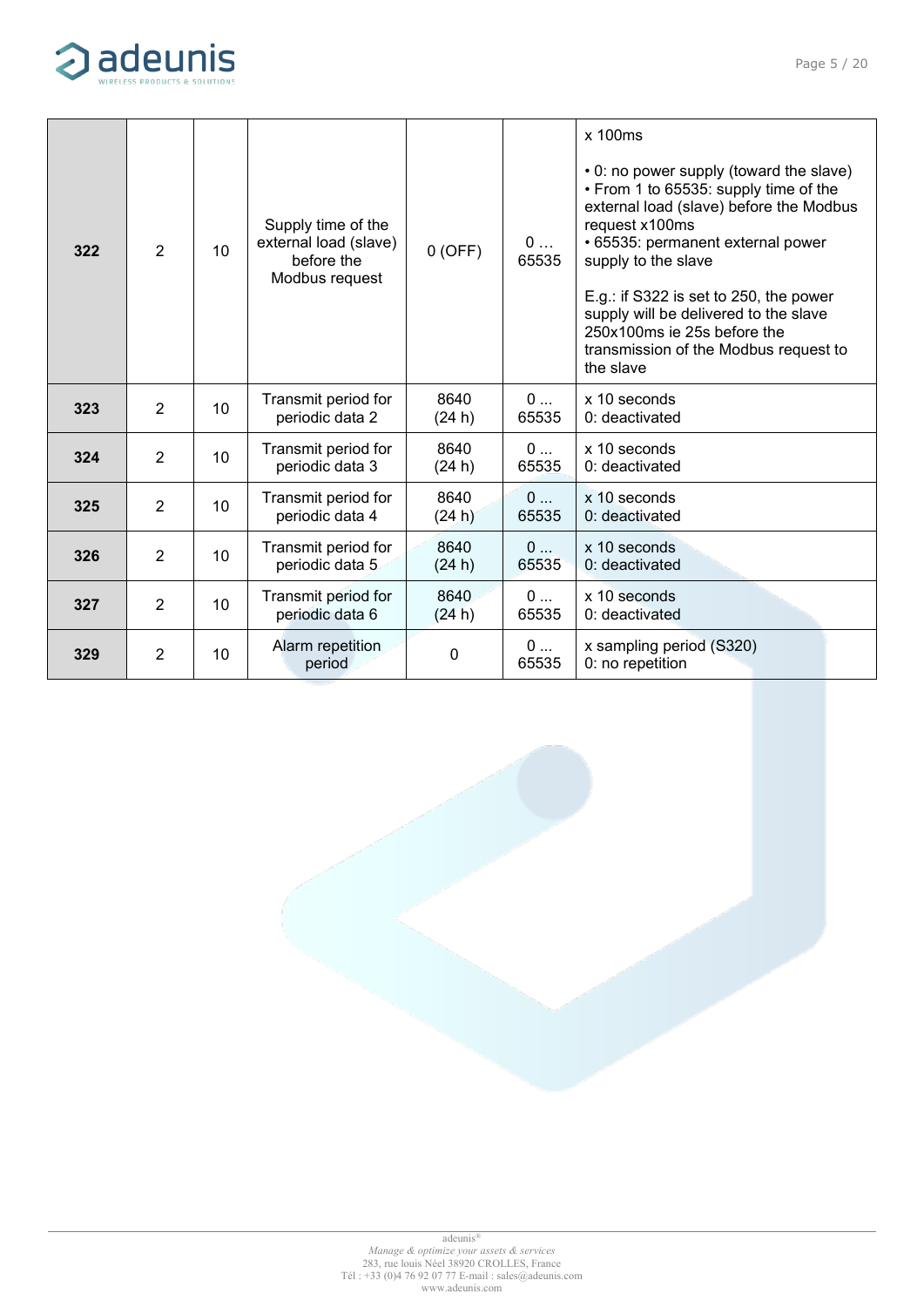

<span id="page-5-0"></span>

| <b>Register</b> | Size<br>(bytes)                                                 | <b>Base</b> | <b>Description</b> | <b>Default</b><br>value       | Min-Max<br>value         | <b>Comments</b>                                                                                                                                                                                                                                                                                                                                                                                                                                                           |  |
|-----------------|-----------------------------------------------------------------|-------------|--------------------|-------------------------------|--------------------------|---------------------------------------------------------------------------------------------------------------------------------------------------------------------------------------------------------------------------------------------------------------------------------------------------------------------------------------------------------------------------------------------------------------------------------------------------------------------------|--|
| 330             | 4                                                               | 16          | Periodic data 1    | 0<br>(deactivated)            | 0<br>0xFFFFFFFFF         | Bits 3 to 0: number of registers<br>Bit 4: Modbus registers type<br>• 0: holding registers (read/write)<br>• 1: input registers (read only)<br>Bits 7 to 5: Associated periodic frame<br>• 0: periodic frame 1<br>• 1: periodic frame 2<br>• 2: periodic frame 3<br>• 3: periodic frame 4<br>• 4: periodic frame 5<br>• 5: periodic frame 6<br>Bits 23 to 8: First register address<br>Bits 31 to 24: Slave address:<br>• 0: data deactivated<br>• 1 à 247: slave address |  |
| 331             | 4                                                               | 16          | Periodic data 2    | <sup>0</sup><br>(deactivated) | 0<br>0xFFFFFFFF          | See register 330                                                                                                                                                                                                                                                                                                                                                                                                                                                          |  |
| 332             | 4                                                               | 16          | Periodic data 3    | (deactivated)                 | 0<br>0xFFFFFFFFF         | See register 330                                                                                                                                                                                                                                                                                                                                                                                                                                                          |  |
| 333             | 4                                                               | 16          | Periodic data 4    | (deactivated)                 | 0<br><b>OXFEFFFFFF</b>   | See register 330                                                                                                                                                                                                                                                                                                                                                                                                                                                          |  |
| 334             | 4                                                               | 16          | Periodic data 5    | (deactivated)                 | 0<br>0xFFFFFFFF          | See register 330                                                                                                                                                                                                                                                                                                                                                                                                                                                          |  |
| 335             | 4                                                               | 16          | Periodic data 6    | (deactivated)                 | $0$<br>0xFFFFFFFF        | See register 330                                                                                                                                                                                                                                                                                                                                                                                                                                                          |  |
| 336             | 4                                                               | 16          | Periodic data 7    | (deactivated)                 | 0<br>0xFFFFFFFFF         | See register 330                                                                                                                                                                                                                                                                                                                                                                                                                                                          |  |
| 337             | 4                                                               | 16          | Periodic data 8    | (deactivated)                 | $0$<br>0xFFFFFFFF        | See register 330                                                                                                                                                                                                                                                                                                                                                                                                                                                          |  |
| 338             | 4                                                               | 16          | Periodic data 9    | (deactivated)                 | $0$<br>OxFFFFFFFF        | See register 330                                                                                                                                                                                                                                                                                                                                                                                                                                                          |  |
| 339             | 4                                                               | 16          | Periodic data 10   | (deactivated)                 | 0<br>0xFFFFFFFF          | See register 330                                                                                                                                                                                                                                                                                                                                                                                                                                                          |  |
| 340             | 4                                                               | 16          | Periodic data 11   | (deactivated)                 | $0 \ldots$<br>0xFFFFFFFF | See register 330                                                                                                                                                                                                                                                                                                                                                                                                                                                          |  |
| 341             | 4                                                               | 16          | Periodic data 12   | (deactivated)                 | 0<br><b>OxFFFFFFFFF</b>  | See register 330                                                                                                                                                                                                                                                                                                                                                                                                                                                          |  |
| 342             | 4                                                               | 16          | Periodic data 13   | 0<br>(deactivated)            | 0<br>0xFFFFFFFF          | See register 330                                                                                                                                                                                                                                                                                                                                                                                                                                                          |  |
| 343             | 4                                                               | 16          | Periodic data 14   | (deactivated)                 | $0 \ldots$<br>0xFFFFFFFF | See register 330                                                                                                                                                                                                                                                                                                                                                                                                                                                          |  |
| 344             | 4                                                               | 16          | Periodic data 15   | (deactivated)                 | 0<br>0xFFFFFFFF          | See register 330                                                                                                                                                                                                                                                                                                                                                                                                                                                          |  |
| 345             | 4                                                               | 16          | Periodic data 16   | (deactivated)                 | 0<br><b>OXFFFFFFFF</b>   | See register 330                                                                                                                                                                                                                                                                                                                                                                                                                                                          |  |
| 346             | 0<br>16<br>4<br>Periodic data 17<br>(deactivated)<br>0xFFFFFFFF |             | See register 330   |                               |                          |                                                                                                                                                                                                                                                                                                                                                                                                                                                                           |  |
| 347             | 4                                                               | 16          | Periodic data 18   | (deactivated)                 | 0<br><b>OXFFFFFFFF</b>   | See register 330                                                                                                                                                                                                                                                                                                                                                                                                                                                          |  |
| 348             | 4                                                               | 16          | Periodic data 19   | (deactivated)                 | 0<br>0xFFFFFFFF          | See register 330                                                                                                                                                                                                                                                                                                                                                                                                                                                          |  |
| 349             | 4                                                               | 16          | Periodic data 20   | (deactivated)                 | $0 \ldots$<br>0xFFFFFFFF | See register 330                                                                                                                                                                                                                                                                                                                                                                                                                                                          |  |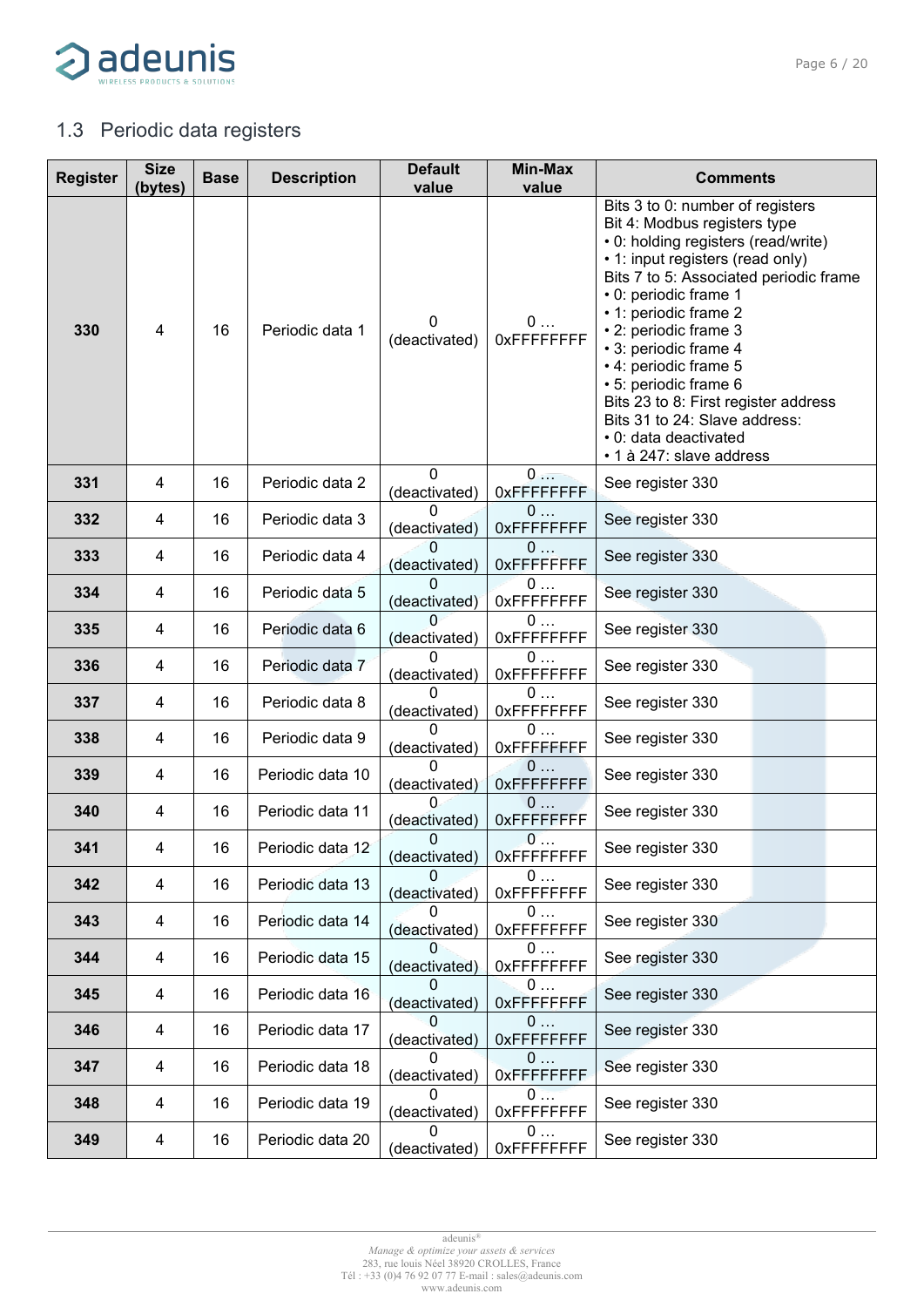

<span id="page-6-0"></span>

| <b>Register</b> | <b>Size</b><br>(bytes) | <b>Base</b> | <b>Description</b>                              | <b>Default</b><br>value   | Min-Max<br>value | <b>Comments</b>                                                                                                                                                                                                                                                                                                                                                                                                                                                                                                                                                                                                                            |  |  |
|-----------------|------------------------|-------------|-------------------------------------------------|---------------------------|------------------|--------------------------------------------------------------------------------------------------------------------------------------------------------------------------------------------------------------------------------------------------------------------------------------------------------------------------------------------------------------------------------------------------------------------------------------------------------------------------------------------------------------------------------------------------------------------------------------------------------------------------------------------|--|--|
| 350             | 4                      | 16          | Alarm 1<br>configuration                        | $\Omega$<br>(deactivated) | 0<br>0xFFFFFFFFF | Bits 1 to 0: Active thresholds<br>• 1: Low threshold<br>• 2: High threshold<br>• 3: High and low thresholds<br>Bit 2: Modbus register type<br>• 0: holding registers (read/write)<br>• 1: input registers (read only)<br>Bit 3: Reserved<br>Bits 4 and 6: Data type<br>• 0: 16-bit unsigned integer<br>• 1: 16-bit signed integer<br>• 2: 32-bit unsigned integer<br>• 3: 32-bit signed integer<br>• 4: 32-bit unsigned integer (word<br>swap)<br>• 5: 32-bit signed integer (word swap)<br>Bit 7: Reserved<br>Bits 23 to 8: First register address<br>Bits 31 to 24: Slave address:<br>• 0: alarm deactivated<br>• 1 à 247: slave address |  |  |
| 351             | $\overline{2}$         | 16          | Alarm 1 - high<br>threshold                     | $\pmb{0}$                 | 0<br>0xFFFFFFFFF |                                                                                                                                                                                                                                                                                                                                                                                                                                                                                                                                                                                                                                            |  |  |
| 352             | 4                      | 16          | Alarm 1 -<br>hysteresis of<br>high<br>threshold | 0                         | 0<br>0xFFFF      |                                                                                                                                                                                                                                                                                                                                                                                                                                                                                                                                                                                                                                            |  |  |
| 353             | $\overline{2}$         | 16          | Alarm 1 - low<br>threshold                      | $\mathbf 0$               | 0<br>0xFFFFFFFF  |                                                                                                                                                                                                                                                                                                                                                                                                                                                                                                                                                                                                                                            |  |  |
| 354             | 4                      | 16          | Alarm 1 -<br>hysteresis of low<br>threshold     | 0                         | 0<br>0xFFFF      |                                                                                                                                                                                                                                                                                                                                                                                                                                                                                                                                                                                                                                            |  |  |
| $355 -$<br>359  |                        |             | Alarm <sub>2</sub><br>configuration             |                           |                  | See registers 350 to 354                                                                                                                                                                                                                                                                                                                                                                                                                                                                                                                                                                                                                   |  |  |
| $360 -$<br>364  |                        |             | Alarm <sub>3</sub><br>configuration             |                           |                  | See registers 350 to 354                                                                                                                                                                                                                                                                                                                                                                                                                                                                                                                                                                                                                   |  |  |
| $365 -$<br>369  |                        |             | Alarm <sub>4</sub><br>configuration             |                           |                  | See registers 350 to 354                                                                                                                                                                                                                                                                                                                                                                                                                                                                                                                                                                                                                   |  |  |
| $370 -$<br>374  |                        |             | Alarm 5<br>configuration                        |                           |                  | See registers 350 to 354                                                                                                                                                                                                                                                                                                                                                                                                                                                                                                                                                                                                                   |  |  |
| $375 -$<br>379  |                        |             | Alarm <sub>6</sub><br>configuration             |                           |                  | See registers 350 to 354                                                                                                                                                                                                                                                                                                                                                                                                                                                                                                                                                                                                                   |  |  |
| 380 -<br>384    |                        |             | Alarm 7<br>configuration                        |                           |                  | See registers 350 to 354                                                                                                                                                                                                                                                                                                                                                                                                                                                                                                                                                                                                                   |  |  |
| $385 -$<br>389  |                        |             | Alarm 8<br>configuration                        |                           |                  | See registers 350 to 354                                                                                                                                                                                                                                                                                                                                                                                                                                                                                                                                                                                                                   |  |  |
| $390 -$<br>394  |                        |             | Alarm 9<br>configuration                        |                           |                  | See registers 350 to 354                                                                                                                                                                                                                                                                                                                                                                                                                                                                                                                                                                                                                   |  |  |
| $395 -$<br>399  |                        |             | Alarm 10<br>configuration                       |                           |                  | See registers 350 to 354                                                                                                                                                                                                                                                                                                                                                                                                                                                                                                                                                                                                                   |  |  |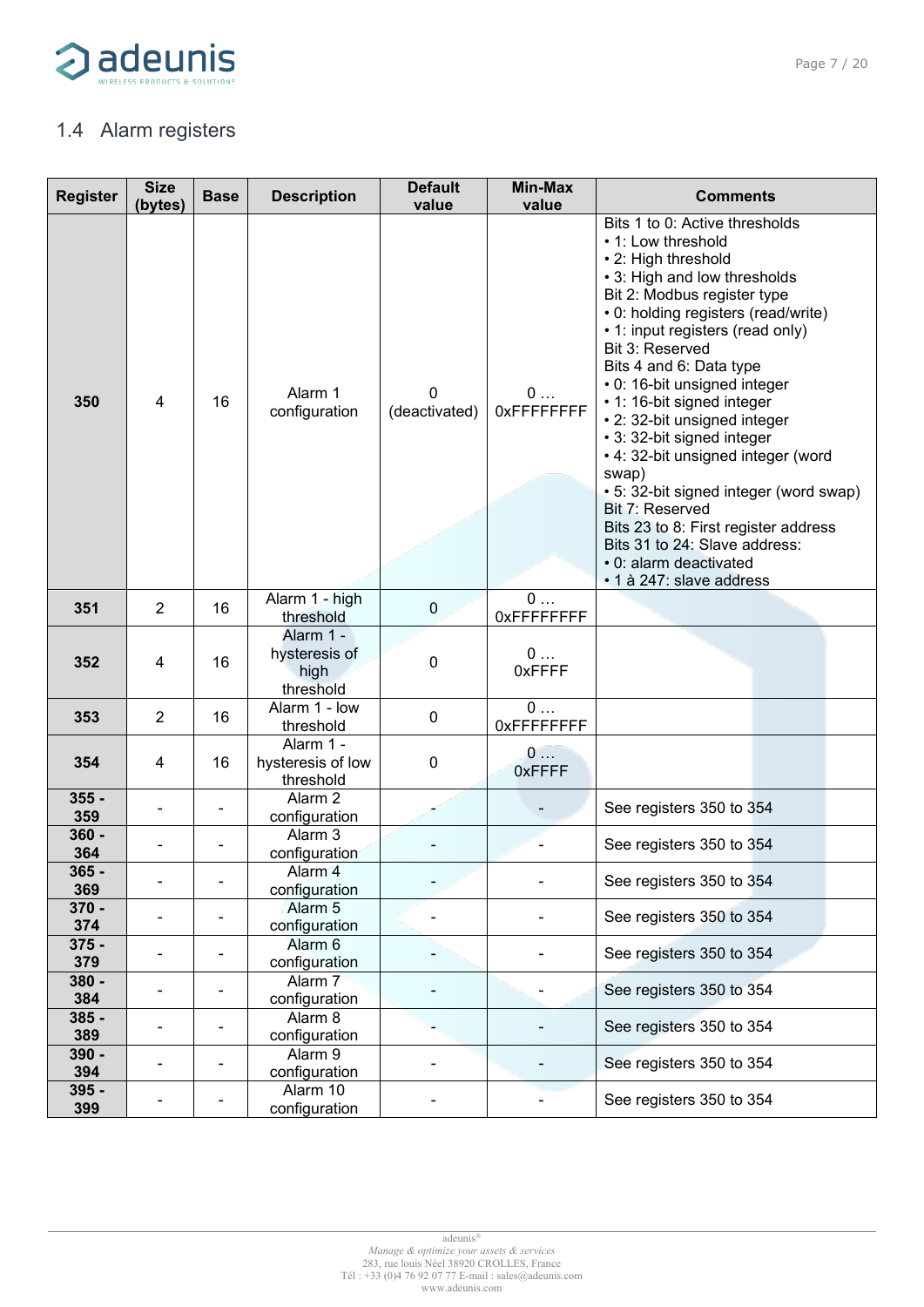

### <span id="page-7-0"></span>1.5 Radio registers

### <span id="page-7-1"></span>1.5.1 LoRaWAN Network Registers

| <b>Register</b> | <b>Description</b>       | <b>Encoding</b> | <b>Details</b>                                                       |  |  |  |  |  |
|-----------------|--------------------------|-----------------|----------------------------------------------------------------------|--|--|--|--|--|
| 201             | Spreading Factor (SF) by | Decimal         | Default: 12                                                          |  |  |  |  |  |
|                 | default                  |                 |                                                                      |  |  |  |  |  |
|                 |                          |                 | <b>READ ONLY</b>                                                     |  |  |  |  |  |
| 204             | Reserved                 | Hexadecimal     | Do not use                                                           |  |  |  |  |  |
| 214             | LORA APP-EUI (first part | Hexadecimal     | Default: 0                                                           |  |  |  |  |  |
|                 | $-$ MSB)                 |                 | Key encoded on 16 characters. Each register contains a part          |  |  |  |  |  |
|                 |                          |                 | of the key.                                                          |  |  |  |  |  |
|                 |                          |                 | Used during the JOIN phase in OTAA mode                              |  |  |  |  |  |
| 215             | LORA APP-EUI (second     | Hexadecimal     | E.g.:                                                                |  |  |  |  |  |
|                 | part – MSB)              |                 | APP-EUI = 0018B244 41524632                                          |  |  |  |  |  |
|                 |                          |                 | $\cdot$ S214 = 0018B244                                              |  |  |  |  |  |
|                 |                          |                 | $\cdot$ S215 = 41524632                                              |  |  |  |  |  |
| 216             | LORA APP-KEY (first      | Hexadecimal     | Default: 0                                                           |  |  |  |  |  |
|                 | part – MSB)              |                 | Key encoded on 32-byte characters. Each of the 4 registers           |  |  |  |  |  |
|                 |                          |                 | contains 8 characters.                                               |  |  |  |  |  |
|                 |                          |                 | Used during the JOIN phase in OTAA mode                              |  |  |  |  |  |
|                 |                          |                 | E.g.:<br>APP-KEY = 0018B244 41524632 0018B200 00000912               |  |  |  |  |  |
| 217             | LORA APP-KEY (second     | Hexadecimal     | $\cdot$ S216 = 0018B244                                              |  |  |  |  |  |
|                 | part - MID MSB)          |                 | $\cdot$ S217= 41524632                                               |  |  |  |  |  |
| 218             | LORA APP-KEY (third      | Hexadecimal     | · S218=0018B200                                                      |  |  |  |  |  |
|                 | part - MID LSB)          |                 | $\cdot$ S219= 00000912                                               |  |  |  |  |  |
| 219             | LORA APP-KEY (fourth     | Hexadecimal     |                                                                      |  |  |  |  |  |
|                 | part – LSB)              |                 |                                                                      |  |  |  |  |  |
| 220             | LoRaWAN Options          | Hexadecimal     | Default: 5                                                           |  |  |  |  |  |
|                 |                          |                 | Bit 0: Activation of the ADR ON(1)/OFF(0)                            |  |  |  |  |  |
|                 |                          |                 | Bit 1: Reserved                                                      |  |  |  |  |  |
|                 |                          |                 | Bit 2: DUTYCYCLE ON(1)/DUTYCYCLE OFF(0)                              |  |  |  |  |  |
|                 |                          |                 | Bits 3 & 4: Reserved                                                 |  |  |  |  |  |
|                 |                          |                 | Bit 5 : CLASS C (1) / CLASS A (0)                                    |  |  |  |  |  |
|                 |                          |                 | Bits 6 to 7: Reserved                                                |  |  |  |  |  |
|                 |                          |                 | <b>CAUTION:</b>                                                      |  |  |  |  |  |
|                 |                          |                 | Deactivation of the Duty Cycle may result in a violation of the      |  |  |  |  |  |
|                 |                          |                 | conditions of use of the frequency band, depending on the use        |  |  |  |  |  |
|                 |                          |                 | of the device, thus violating the regulations in force.              |  |  |  |  |  |
|                 |                          |                 | In the case of disabling the Duty Cycle, liability is transferred to |  |  |  |  |  |
|                 |                          |                 | the user.                                                            |  |  |  |  |  |
|                 |                          |                 | Class C available for 868 LoRaWAN zone.                              |  |  |  |  |  |
| 221             | Mode of activation       | Decimal         | Default: 1                                                           |  |  |  |  |  |
|                 |                          |                 | Choice: (see NOTE 1 after the table)                                 |  |  |  |  |  |
|                 |                          |                 | $\cdot$ 0: ABP                                                       |  |  |  |  |  |
|                 |                          |                 | • 1: OTAA                                                            |  |  |  |  |  |
| 222             | LORA NWK_SKEY (first     | Hexadecimal     | Default: 0                                                           |  |  |  |  |  |
|                 | part – MSB)              |                 | Parameter encoded on 16 bytes. Each of the 4 registers               |  |  |  |  |  |
|                 |                          |                 | contains 4 bytes.                                                    |  |  |  |  |  |
| 223             | <b>LORA NWK SKEY</b>     | Hexadecimal     |                                                                      |  |  |  |  |  |
|                 | (second part - MID MSB)  |                 |                                                                      |  |  |  |  |  |
| 224             | LORA NWK SKEY (third     | Hexadecimal     |                                                                      |  |  |  |  |  |
|                 | part - MID LSB)          |                 |                                                                      |  |  |  |  |  |
| 225             | LORA NWK SKEY            | Hexadecimal     |                                                                      |  |  |  |  |  |
|                 | (fourth part - LSB)      |                 |                                                                      |  |  |  |  |  |
| 226             | LORA APP_SKEY (first     | Hexadecimal     | Default: 0                                                           |  |  |  |  |  |
|                 | part – MSB)              |                 | Parameter encoded on 16 bytes. Each of the 4 registers               |  |  |  |  |  |
|                 |                          |                 | contains 4 bytes.                                                    |  |  |  |  |  |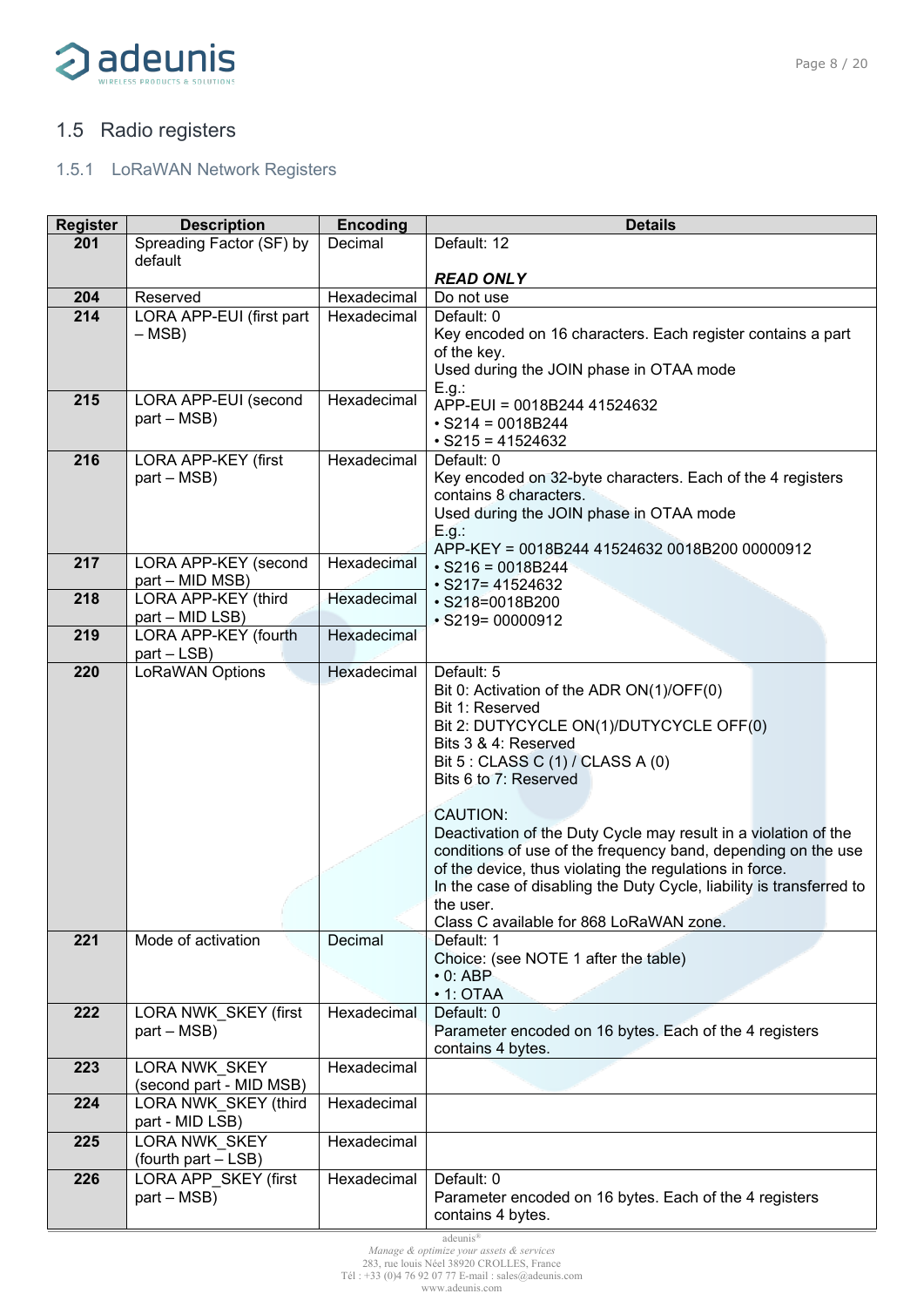

| LORA APP SKEY           | Hexadecimal |                  |
|-------------------------|-------------|------------------|
| (second part - MID MSB) |             |                  |
| LORA APP SKEY (third    | Hexadecimal |                  |
| part - MID LSB)         |             |                  |
| LORA APP SKEY           | Hexadecimal |                  |
| (fourth part - LSB)     |             |                  |
| Reserved                | Decimal     | Do not use       |
|                         |             |                  |
| Reserved                | Decimal     | Do not use       |
|                         |             |                  |
| <b>NETWORK ID</b>       | Hexadecimal | Default: 0       |
|                         |             |                  |
|                         |             | <b>READ ONLY</b> |
| <b>DEVICE ADDRESS</b>   | Hexadecimal | Default: 0       |
|                         |             |                  |
|                         |             |                  |

NOTE 1: The "Over The Air Activation" (OTAA) mode uses a JOIN phase before being able to transmit on the network. This mode uses the APP\_ EUI (S214 and S215) and APP\_KEY (S216 to S219) codes during this phase to create the keys for network communication. Once this phase is completed, the codes APP\_sKEY, NWK\_sKEY and DEVICE ADDRESS will be present in the corresponding registers. A new JOIN phase is started every time the device exits Command mode, a reset is performed or the device is turned on. Codes:

• APP\_EUI identifier for global use (provided by default by adeunis®)

• APP\_KEY device application key (provided by default by adeunis®)

The "Activation by personalization" (ABP) mode has no JOIN phase; it transmits directly on the network using the codes NWK\_sKEY (S222 to S225), APP\_sKEY (S226 to S229) and DEVICE ADDRESS (S281) to communicate. Codes:

• NWK sKEY network session key (provided by default by adeunis®)

• APP\_KEY applicative session key (provided by default by adeunis®)

• DEVICE ADDRESS Address of the device in the network (provided by default by adeunis®)

| <b>Register</b> | <b>Size</b><br>(bytes) | <b>Base</b> | <b>Description</b>            | <b>Default</b><br>Value | Range<br>(Min-<br>Max) | <b>Comments</b>                                                                                     |  |  |
|-----------------|------------------------|-------------|-------------------------------|-------------------------|------------------------|-----------------------------------------------------------------------------------------------------|--|--|
| 303             |                        | 10          | <b>LORA Confirmed</b><br>mode |                         | $0 - 1$                | LoRa only - activation or deactivation of<br>the confirmed mode<br>0: deactivation<br>1: activation |  |  |

#### <span id="page-8-0"></span>1.5.2 Sigfox Network Registers

| <b>Register</b> | <b>Size</b><br><b>Base</b><br>(bytes) |    | <b>Description</b>         | <b>Default Value</b> | Range<br>(Min-Max) | <b>Comments</b>                                          |
|-----------------|---------------------------------------|----|----------------------------|----------------------|--------------------|----------------------------------------------------------|
| 307             | 2                                     | 10 | Sigfox<br>Downlink period  | 1440<br>(24h)        | 0-65535            | X 1 minute<br>Period : 1 min to 45 days<br>$\Rightarrow$ |
| 317             |                                       | 10 | Sigfox<br><b>DutyCycle</b> |                      | $0 - 1$            | 0 : dutycycle activated<br>1 : dutycycle deactivated     |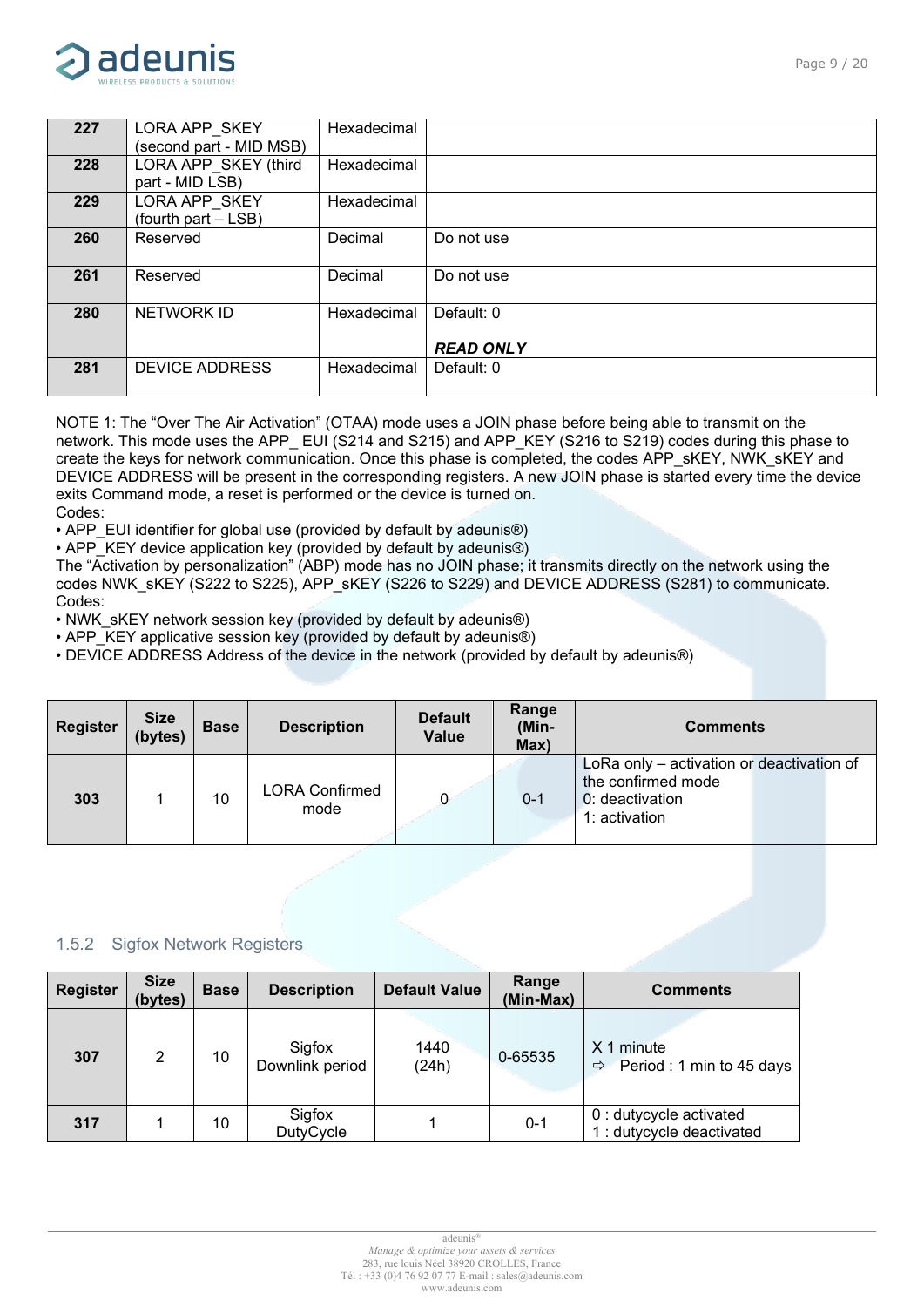

# <span id="page-9-0"></span>2. RADIO PROTOCOL

Data with size greater than 1 byte will be transmitted MSB first. In LoRa, frames are sent on port 1.

### <span id="page-9-1"></span>1.6 Status byte

All frames sent by the product contain a status byte. Its format is identical for all IoT Adeunis products.

| <b>Alarm Status</b> | Bit 7 | Bit 6                | Bit 5 | Bit 4    | Bit 3    | Bit 2     | Bit 1   | Bit 0  |
|---------------------|-------|----------------------|-------|----------|----------|-----------|---------|--------|
|                     |       | <b>Frame Counter</b> |       | AppFlag2 | AppFlag1 | <b>HW</b> | Low Bat | Config |
| No Error            |       |                      |       |          |          |           |         |        |
| Configuration       |       |                      |       |          |          |           |         |        |
| done                |       |                      |       |          |          |           |         |        |
| Low bat             |       | 0x00 to 0x07         |       |          |          |           |         |        |
| <b>HW Error</b>     |       |                      |       |          |          |           |         |        |
| AppFlag1            |       |                      |       |          |          |           |         |        |
| AppFlag2            |       |                      |       |          |          |           |         |        |

The status byte provides two bits reserved for a specific use of each product (AppFlag1 and AppFlag2). For this product:

- AppFlag1: configuration inconsistency
	- o Samples lost in periodic data frame because the payload is not sufficient.
- AppFlag2: indicate a Modbus read error. For example, a slave that does not respond to the master request.  $\circ$  0: no error detected
	- o 1: at least one error has been detected

### <span id="page-9-2"></span>1.7 Uplink Frame format

#### <span id="page-9-3"></span>1.7.1 Product configuration (0x10)

This frame is sent following the reception of a frame with code 0x01, or at the start of the product.

| <b>Offset</b><br>(in byte) | <b>Data</b>   | <b>Description</b>                                                                     |
|----------------------------|---------------|----------------------------------------------------------------------------------------|
|                            | 0x10          | Frame code                                                                             |
|                            | <b>Status</b> | Status byte                                                                            |
| $2 - 3$                    | S300          | Transmission period of the Keep Alive frame                                            |
| $4 - 5$                    | S301          | Transmission period of the periodic frame 1                                            |
| $6 - 7$                    | S320          | Sampling period                                                                        |
|                            | S321          | Modbus configuration                                                                   |
| $9 - 10$                   | S322          | Configuration of supply time of the external load<br>(slave) before the Modbus request |

Decoding example:

| <b>Offset</b><br>(in byte) | Data   | <b>Description</b>                                                                    |
|----------------------------|--------|---------------------------------------------------------------------------------------|
| 0                          | 0x10   | Frame code                                                                            |
|                            | 0x10   | Frame counter: 0<br>Bit4@1: modbus error detected<br>Bit1@0: configuration consistent |
| $2 - 3$                    | 0x21C0 | $8640 \approx 8640 \times 10s = 86400s = 24h$                                         |
| $4 - 5$                    | 0x21C0 | $8640 \approx 8640 \times 10s = 86400s = 24h$                                         |
| $6 - 7$                    | 0x00B4 | $180 \times 10s \equiv 1800s = 30min$                                                 |
| 8                          | 0x44   | 19200/E/1/RS485                                                                       |
| $9 - 10$                   | 0x100  | $256 * 100$ ms = $> 25.6$ sec                                                         |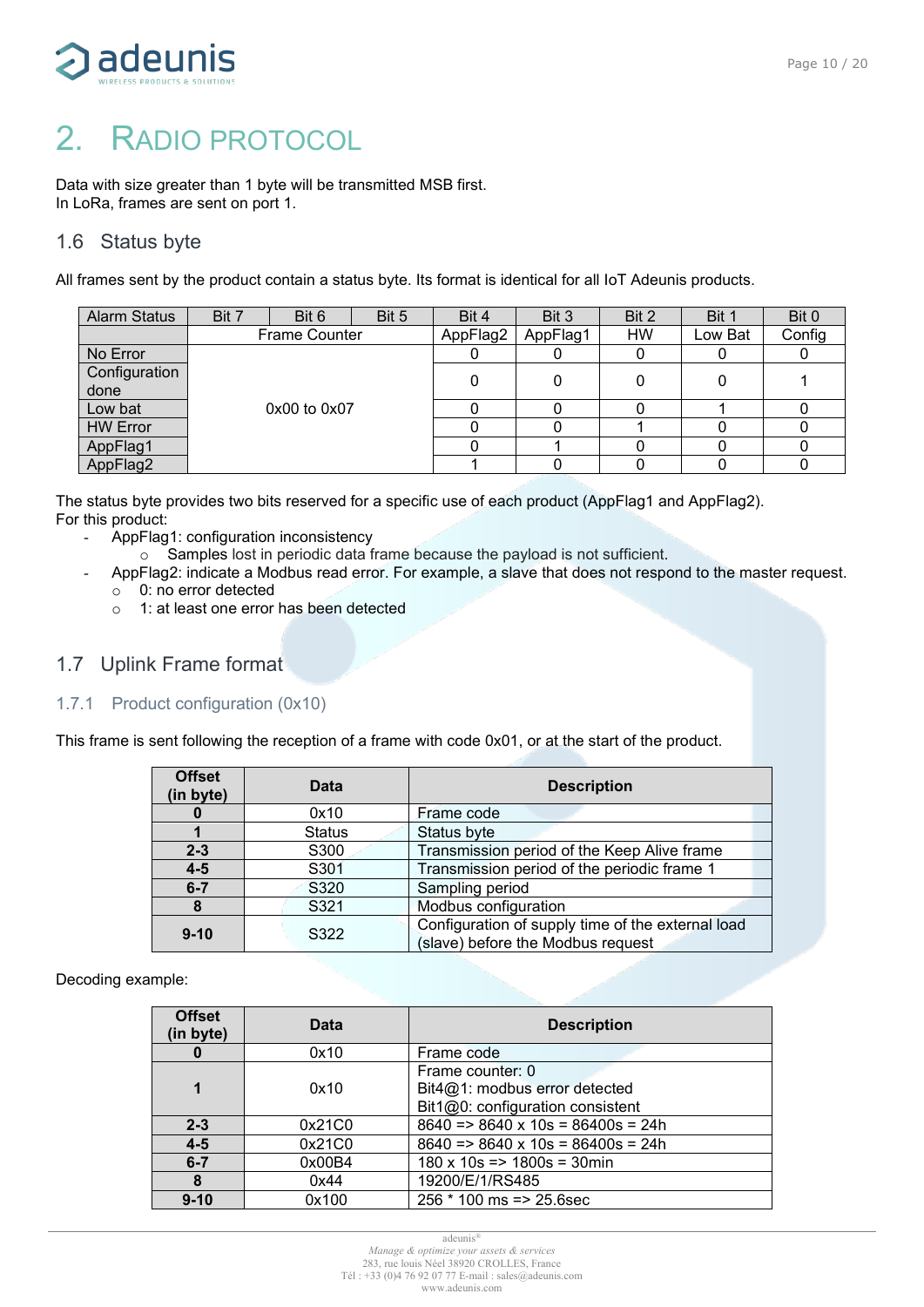

### <span id="page-10-0"></span>1.7.2 Network configuration (0x20)

This frame is sent following the reception of a frame with code 0x02, or at the start of the product.

#### **1.7.2.1 LoRa 868**

| <b>Offset</b><br>(in byte) | Data          | <b>Description</b>                                                                                                                                                                                           |
|----------------------------|---------------|--------------------------------------------------------------------------------------------------------------------------------------------------------------------------------------------------------------|
|                            | 0x20          | Frame code                                                                                                                                                                                                   |
|                            | <b>Status</b> | Status byte                                                                                                                                                                                                  |
| $\mathbf{c}$               | S220          | LoRa options<br>Bit 0: Activation of the ADR ON(1)/OFF(0)<br>Bit 1: Reserved<br>Bit 2: DUTYCYCLE ON(1)/DUTYCYCLE OFF(0)<br>Bits 3 & 4: Reserved<br>Bit 5: CLASS A (0) / CLASS C (1)<br>Bits 6 to 7: Reserved |
| 3                          | S221          | Provisionning mode (0: ABP, 1:OTAA)                                                                                                                                                                          |

#### Decoding example:

| <b>Offset</b><br>(in byte) | Data | <b>Description</b>                              |
|----------------------------|------|-------------------------------------------------|
|                            | 0x20 | Frame code                                      |
|                            | 0x20 | Frame counter: 1<br>Bit1@0: no LowBat           |
| $\overline{2}$             | 0x25 | <b>CLASS C</b><br>Dutycycle activated<br>ADR ON |
|                            | 0x01 | OTAA                                            |

#### **1.7.2.1 Sigfox 868**

| <b>Offset</b><br>(in byte) | Data          | <b>Description</b> |
|----------------------------|---------------|--------------------|
|                            | 0x20          | Frame code         |
|                            | <b>Status</b> | Status byte        |
|                            | S202          | Retry count        |

Decoding example:

| <b>Offset</b><br>(in byte) | Data | <b>Description</b>                    |
|----------------------------|------|---------------------------------------|
|                            | 0x20 | Frame code                            |
|                            | 0x20 | Frame counter: 1<br>Bit1@0: no LowBat |
|                            | 0x02 | 2 retries                             |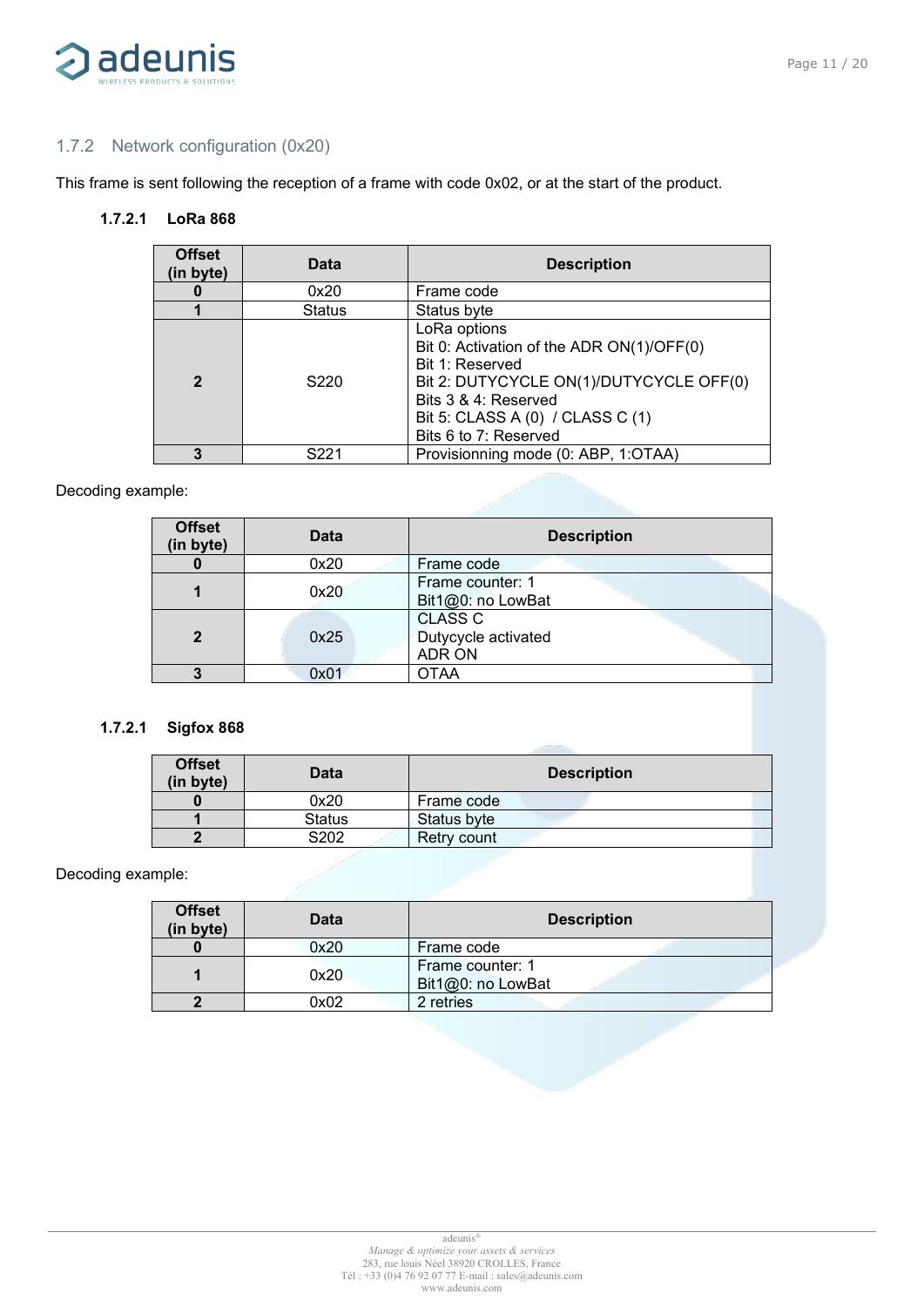

### <span id="page-11-0"></span>1.7.3 Keep alive frame (0x30)

This frame is sent after an amount of time determined by S300 register

| Offset<br>(in byte) | Data   | <b>Description</b> |
|---------------------|--------|--------------------|
|                     | 0x30   | Frame code         |
|                     | Status | Status byte        |

Decoding example:

| <b>Offset</b><br>(in byte) | Data | <b>Description</b>                          |
|----------------------------|------|---------------------------------------------|
|                            | 0x30 | Frame code                                  |
|                            | 0x22 | Frame counter: 1<br>Bit1@1: LowBat detected |

#### <span id="page-11-1"></span>1.7.4 Periodic data 1 (0x44)

This frame is sent according to the period chosen by the user (register S301) and contains the configured Modbus periodic data. The organization of the bytes in this frame therefore depends on the configuration set by the user.

Maximum number of samples per frame:

- LoRa 868: 24 registers
- Sigfox 868: 5 registers
- LoRa US 915 and LoRa AS923: 4 registers
	-

| <b>Offset</b><br>(in<br>byte) | <b>Data</b>        | <b>Description</b>                         |
|-------------------------------|--------------------|--------------------------------------------|
| $\bf{0}$                      | 0x44               | Code de la trame                           |
| 1                             | <b>Status</b>      | <b>Cf Status</b>                           |
| $2 - 3$                       | Modbus register 1  |                                            |
| $4-5$                         | Modbus register 2  | Sigfox / LoRa US915 / Lora868 / LoRa AS923 |
| $6 - 7$                       | Modbus register 3  |                                            |
| $8 - 9$                       | Modbus register 4  |                                            |
| $10 - 11$                     | Modbus register 5  | Sigfox / Lora868                           |
| $12 - 13$                     | Modbus register 6  |                                            |
| $14 - 15$                     | Modbus register 7  |                                            |
| $16-17$                       | Modbus register 8  |                                            |
| $18-19$                       | Modbus register 9  |                                            |
| $20 - 21$                     | Modbus register 10 |                                            |
| 22-23                         | Modbus register 11 |                                            |
| $24 - 25$                     | Modbus register 12 |                                            |
| 26-27                         | Modbus register 13 |                                            |
| 28-29                         | Modbus register 14 |                                            |
| $30 - 31$                     | Modbus register 15 | Lora868                                    |
| $32 - 33$                     | Modbus register 16 |                                            |
| $34 - 35$                     | Modbus register 17 |                                            |
| 36-37                         | Modbus register 18 |                                            |
| 38-39                         | Modbus register 19 |                                            |
| 40-41                         | Modbus register 20 |                                            |
| 42-43                         | Modbus register 21 |                                            |
| 44-45                         | Modbus register 22 |                                            |
| 46-47                         | Modbus register 23 |                                            |
| 48-49                         | Modbus register 24 |                                            |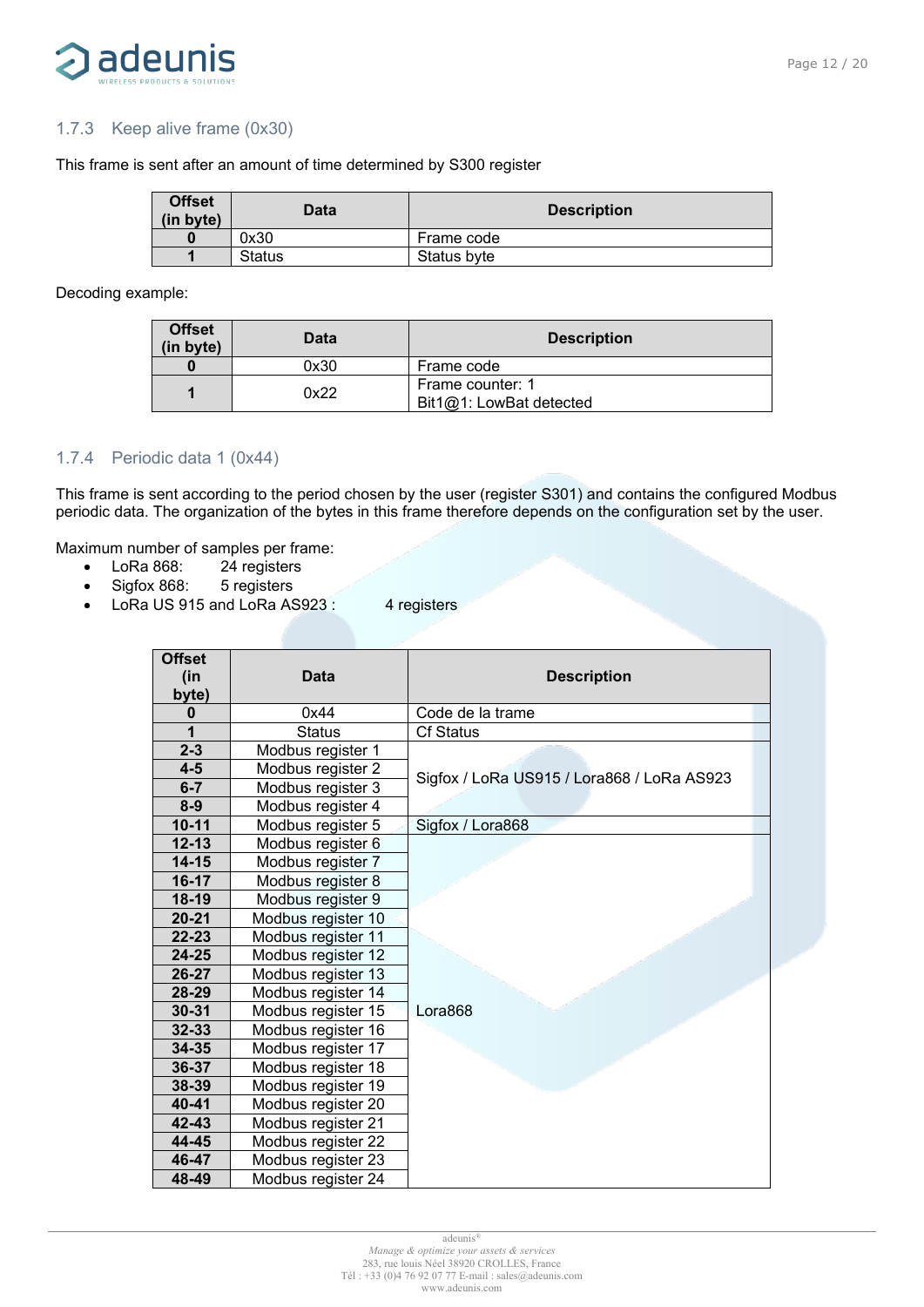

Decoding example (for 2 samples):

| <b>Offset</b><br>(in byte) | <b>Data</b> | <b>Description</b>                                                                                                 |
|----------------------------|-------------|--------------------------------------------------------------------------------------------------------------------|
|                            | 0x44        | Frame code                                                                                                         |
|                            | 0x00        | Frame counter: 4<br>Bit1@0: LowBat not detected                                                                    |
| $2 - 3$                    | 0x01B3      | VALUE of the first register in the order of the<br>configuration defined for this frame in registers<br>330 à 349  |
| $4 - 5$                    | 0x1000      | VALUE of the second register in the order of the<br>configuration defined for this frame in registers<br>330 à 349 |

#### <span id="page-12-0"></span>1.7.5 Periodic data 2 (0x5F)

This frame is sent according to the period chosen by the user (register S323) and contains the configured Modbus periodic data. The organization of the bytes in this frame therefore depends on the configuration set by the user.

See "Periodic data 1 (0x44)" for more details

#### <span id="page-12-1"></span>1.7.6 Periodic data 3 (0x60)

This frame is sent according to the period chosen by the user (register S324) and contains the configured Modbus periodic data. The organization of the bytes in this frame therefore depends on the configuration set by the user.

See "Periodic data 1 (0x44)" for more details

#### <span id="page-12-2"></span>1.7.7 Periodic data 4 (0x61)

This frame is sent according to the period chosen by the user (register S325) and contains the configured Modbus periodic data. The organization of the bytes in this frame therefore depends on the configuration set by the user.

See "Periodic data 1 (0x44)" for more details

#### <span id="page-12-3"></span>1.7.8 Periodic data 5 (0x62)

This frame is sent according to the period chosen by the user (register S326) and contains the configured Modbus periodic data. The organization of the bytes in this frame therefore depends on the configuration set by the user.

See "Periodic data 1 (0x44)" for more details

#### <span id="page-12-4"></span>1.7.9 Periodic data 6 (0x63)

This frame is sent according to the period chosen by the user (register S327) and contains the configured Modbus periodic data. The organization of the bytes in this frame therefore depends on the configuration set by the user.

See "Periodic data 1 (0x44)" for more details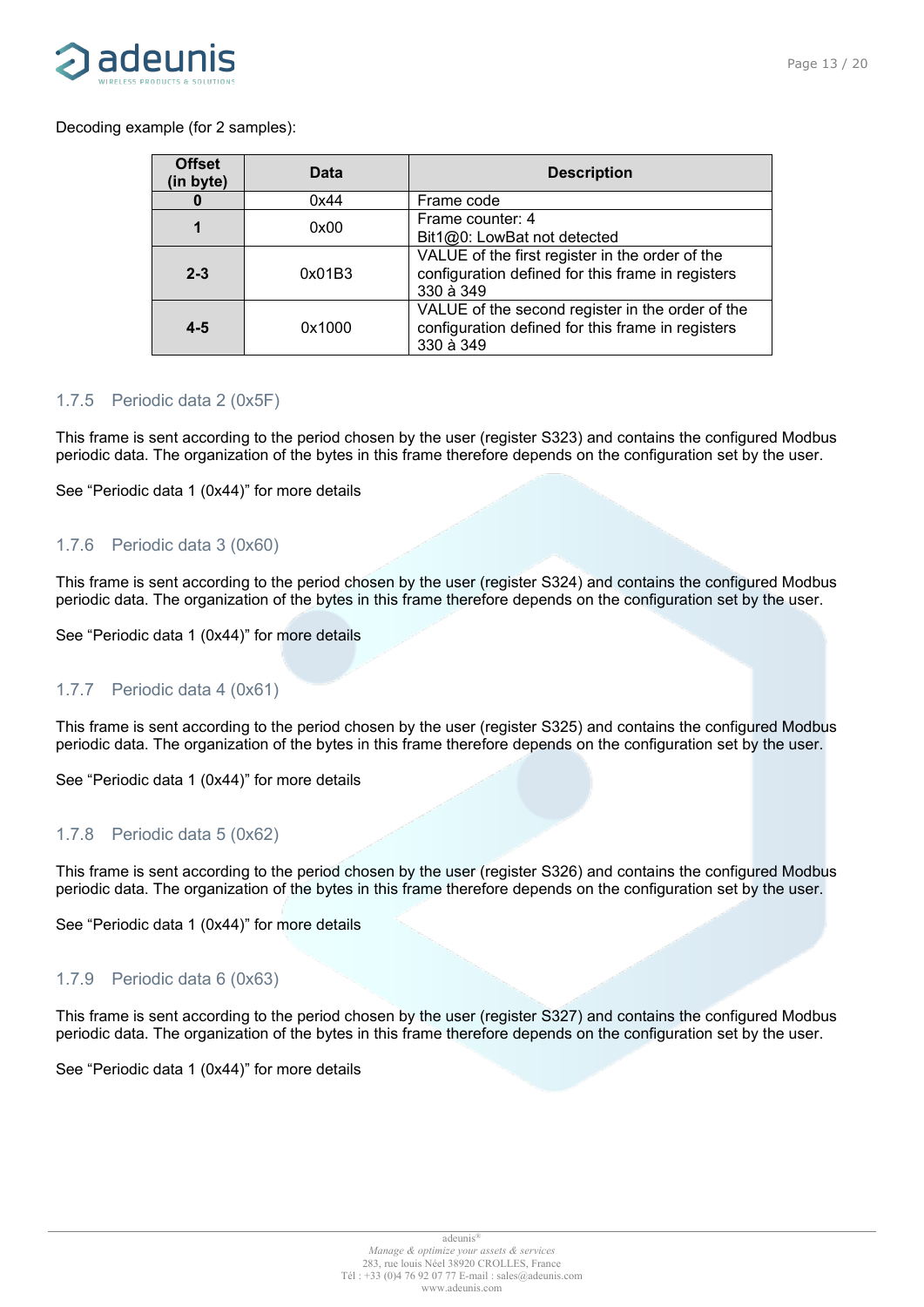

### <span id="page-13-0"></span>1.7.10 Alarms (0x45)

This frame is sent during the appearance, or disappearance, of a threshold exceeding alarm.

| <b>Offset</b><br>(in byte) | Data                         | <b>Description</b>                                     |
|----------------------------|------------------------------|--------------------------------------------------------|
|                            | 0x45                         | Frame code                                             |
|                            | <b>Status</b>                | Status byte                                            |
| $\overline{2}$             | Alarm status                 | $0: No$ alarm<br>1: High threshold<br>2: Low threshold |
| 3                          | Slave address                | Concerned slave address                                |
| $4 - 5$                    | Register address             | Register address in the slave                          |
| $6 - 7$                    | Modbus register 1<br>value   |                                                        |
| $8 - 9$                    | (Modbus register 2<br>value) | Only if register length is '32 bits'                   |

#### Decoding example:

| <b>Offset</b> | <b>Data</b> | <b>Description</b>                                           |
|---------------|-------------|--------------------------------------------------------------|
|               | 0x45        | Frame code                                                   |
|               | 0x00        | Frame counter: 4<br>Bit1@0: LowBat not detected              |
| $\mathbf{2}$  | 0x01        | 1: register value is higher than the configured<br>threshold |
|               | 0xA0        | Alarm concerns slave address: 160                            |
| $4 - 5$       | 0x0032      | Alarm concerns register address: 50                          |
| $6 - 7$       | 0x1234      | Register value: 4660 (16 bits)                               |

#### <span id="page-13-1"></span>1.7.11 Read MODBUS registers response (0x5E)

This frame is sent in response to a downlink "Read MODBUS registers request" (0x05). If the request is erroneous, or there was a read error, this frame does not contain registers.

Maximum number of samples per frame:

- LoRa 868: 24 registers
- Sigfox 868: 5 registers
- LoRa US915 and LoRa AS923: 4 registers

| <b>Offset</b><br>(in<br>byte)                              | Data               | <b>Description</b>                         |
|------------------------------------------------------------|--------------------|--------------------------------------------|
| 0                                                          | 0x5E               | Code de la trame                           |
| 1                                                          | Status             | <b>Cf Status</b>                           |
| $2 - 3$                                                    | Modbus register 1  |                                            |
| $4 - 5$                                                    | Modbus register 2  |                                            |
| $6 - 7$                                                    | Modbus register 3  | Sigfox / Lora868 / LoRa US915 / LoRa AS923 |
| $8 - 9$<br>Modbus register 4                               |                    |                                            |
| $10 - 11$                                                  | Modbus register 5  | Sigfox / Lora868                           |
| $12 - 13$                                                  | Modbus register 6  |                                            |
| $14 - 15$                                                  | Modbus register 7  |                                            |
| Modbus register 8<br>$16-17$<br>18-19<br>Modbus register 9 |                    |                                            |
|                                                            |                    | Lora868                                    |
| $20 - 21$                                                  | Modbus register 10 |                                            |
| $22 - 23$                                                  | Modbus register 11 |                                            |
| $24 - 25$                                                  | Modbus register 12 |                                            |

adeunis® *Manage & optimize your assets & services* 283, rue louis Néel 38920 CROLLES, France Tél : +33 (0)4 76 92 07 77 E-mail : sales@adeunis.com www.adeunis.com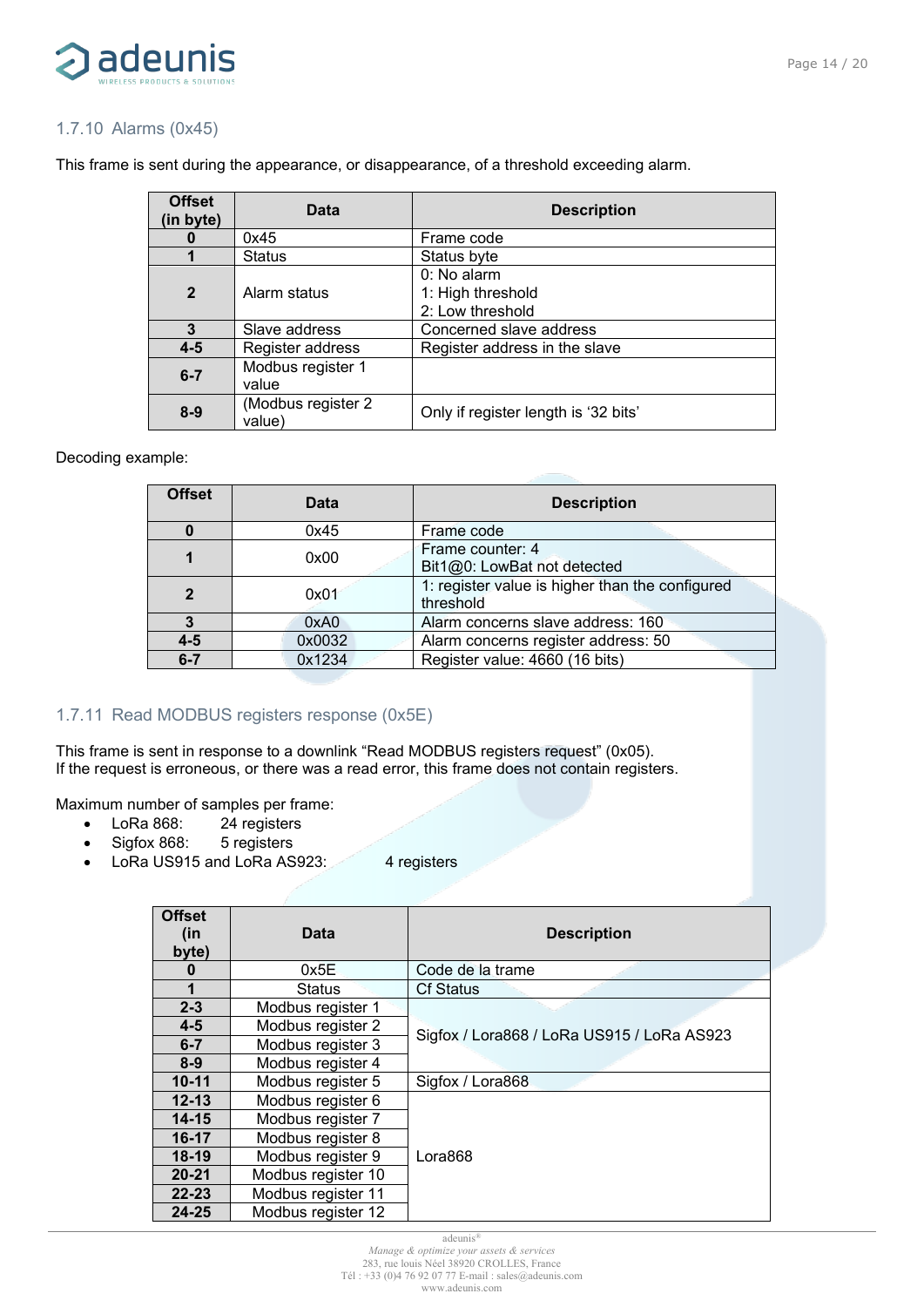

| $26 - 27$                       | Modbus register 13 |  |
|---------------------------------|--------------------|--|
| Modbus register 14<br>$28 - 29$ |                    |  |
| $30 - 31$                       | Modbus register 15 |  |
| $32 - 33$                       | Modbus register 16 |  |
| $34 - 35$                       | Modbus register 17 |  |
| $36 - 37$                       | Modbus register 18 |  |
| 38-39                           | Modbus register 19 |  |
| 40-41                           | Modbus register 20 |  |
| $42 - 43$                       | Modbus register 21 |  |
| 44-45                           | Modbus register 22 |  |
| 46-47                           | Modbus register 23 |  |
| 48-49                           | Modbus register 24 |  |

Decoding example (for 2 samples):

| <b>Offset</b><br>(in byte) | Data   | <b>Description</b>                              |
|----------------------------|--------|-------------------------------------------------|
|                            | 0x5E   | Frame code                                      |
|                            | 0x00   | Frame counter: 0<br>Bit1@0: LowBat not detected |
| $2 - 3$                    | 0x01B3 | 435: Value of the first register                |
| $4 - 5$                    | 0x1000 | 4096: Value of the second register              |

#### <span id="page-14-0"></span>1.7.12 Write MODBUS registers ACK (0x2F)

This uplink is sent when a downlink "Write MODBUS registers "(0x08) is received.

| Offset<br>(in byte) | Data               | <b>Description</b>                                                         |
|---------------------|--------------------|----------------------------------------------------------------------------|
|                     | 0x2F               | Frame code                                                                 |
|                     | <b>Status</b>      | Status byte                                                                |
|                     | Downlink Framecode | Indicate which downlink has generated this uplink (0x08)                   |
|                     | Request status     | 0x01: success<br>0x02: error - generic<br>$0x04$ : error - invalid request |

Decoding example:

| Offset<br>(in byte) | Data | <b>Description</b>                           |
|---------------------|------|----------------------------------------------|
|                     | 0x2F | I Frame code                                 |
|                     | 0x20 | Frame counter: 1<br>Bit1@0: no LowBat        |
| c                   | 0x06 | This ACK concerns last received 0x08 request |
| $\mathbf{z}$        | 0x01 | <b>SUCCESS</b>                               |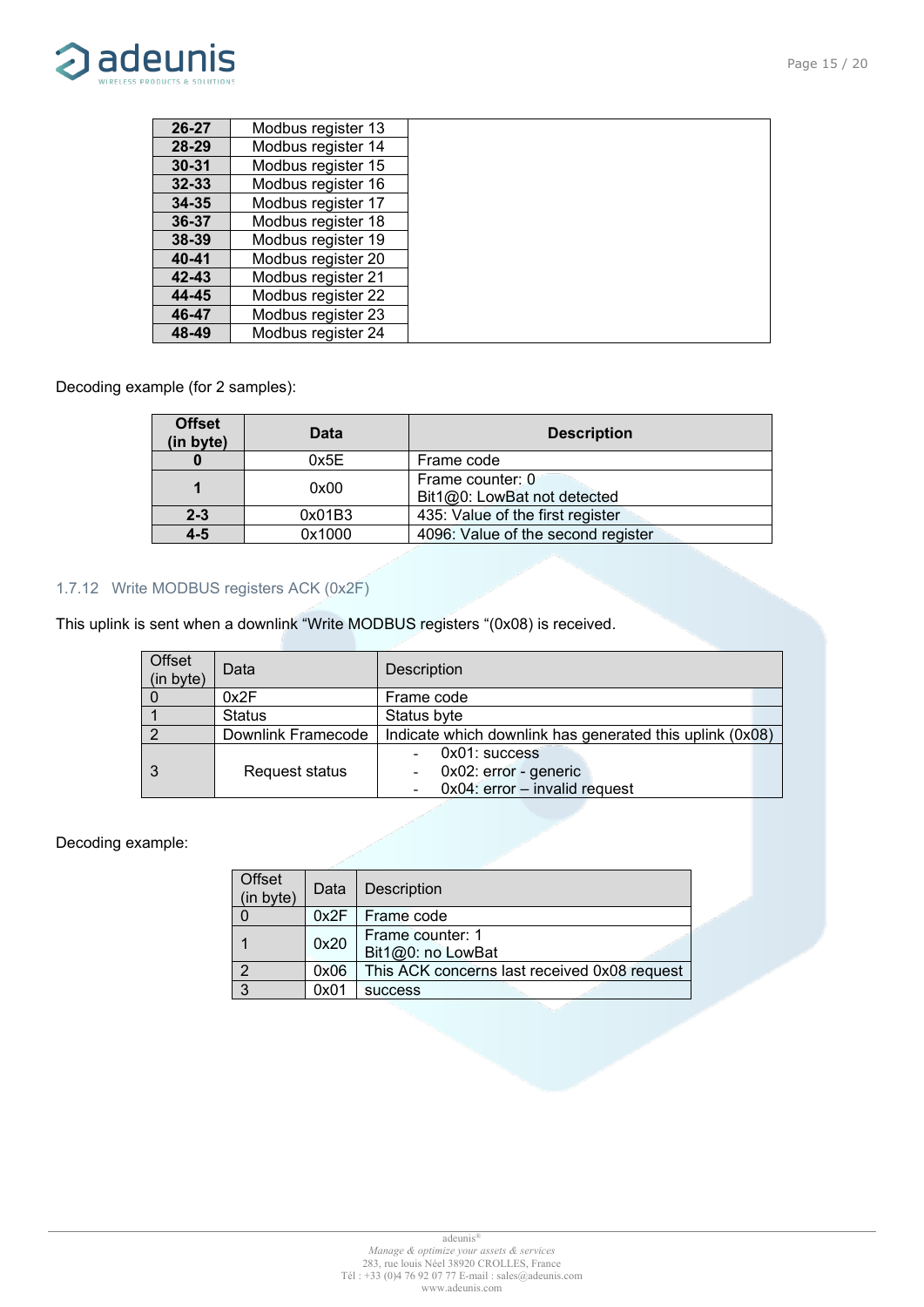

#### <span id="page-15-0"></span>1.7.13 Response to Get register request (0x31)

Following reception of a downlink frame with the code 0x40, the frame 0x31 is transmitted. It contains all the values of the registers requested in the downlink frame 0x40.

| <b>Offset</b><br>(in byte) | <b>Data</b>   | <b>Description</b>                             |  |
|----------------------------|---------------|------------------------------------------------|--|
| $\bf{0}$                   | 0x31          | Frame code                                     |  |
|                            | <b>Status</b> | Status byte                                    |  |
| $2 - 3$                    |               | Value 1   If value 1 is a 2-byte register      |  |
| $\overline{4}$             |               | Value $2 \mid$ If value 2 is a 1-byte register |  |
| $5-8$                      |               | Value $3 \mid$ If value 3 is a 4-byte register |  |
| $\cdots$                   |               |                                                |  |

If an error is detected in the request, the returned 0x31 frame will be empty.

Note: the size of the data registers is variable depending on the register number. Refer to the list of registers to determine the size of each one and to deduce the total size of the data returned by the 0x31 frame.

Decoding example:

| <b>Offset</b><br>(in byte) | <b>Data</b> | <b>Description</b>                                   |  |
|----------------------------|-------------|------------------------------------------------------|--|
|                            | 0x31        | Frame code                                           |  |
|                            | 0x80        | Frame counter: 4<br>Bit1@0: LowBat not detected      |  |
| $2 - 3$                    | 0x1234      | 4660 (considering that value 1 is a 2-byte register) |  |
|                            | 0xFF        | 255 (considering that value 2 is a 1-byte register)  |  |
| $5 - 8$                    | 0x00000000  | 0 (considering that value 3 is a 4-byte register)    |  |
| $\cdots$                   |             |                                                      |  |

#### <span id="page-15-1"></span>1.7.14 Response to Set register request (0x33)

Following reception of a downlink frame with the code 0x41, the frame 0x33 is transmitted. It shows whether the downlink frame (0x41) has been received and gives information on the support status of the latter.

| <b>Offset</b><br>(in byte) | Data           | <b>Description</b>                                                                                                                                                                                                                                                                                                       |  |
|----------------------------|----------------|--------------------------------------------------------------------------------------------------------------------------------------------------------------------------------------------------------------------------------------------------------------------------------------------------------------------------|--|
|                            | 0x33           | Frame code                                                                                                                                                                                                                                                                                                               |  |
|                            | <b>Status</b>  |                                                                                                                                                                                                                                                                                                                          |  |
| 2                          | Request status | 0x00: N/A<br>$0x01$ : success<br>0x02: success - no update (value to set is the current register value)<br>$0x03$ : error - coherency<br>$0x04$ : error – invalid register<br>$0x05$ : error – invalid value<br>$0x06$ : error – truncated value<br>$0x07$ : error – access not allowed<br>$0x08$ : error – other reason |  |
| $3 - 4$                    | Register Id    | Indicates to the user the register that caused the error (only if "Request Status" is<br>different from 0x01).                                                                                                                                                                                                           |  |

CAUTION: if the request 0x41 concerns several registers, the device will stop the analysis of the Downlink request at the first error and will send the Status frame with the reason and the identifier of the register concerned.

In the event of an error, if a partial reconfiguration has taken place before the error was detected, the device restarts and returns to its last valid configuration. As a result, you will have to configure the device again with the new data.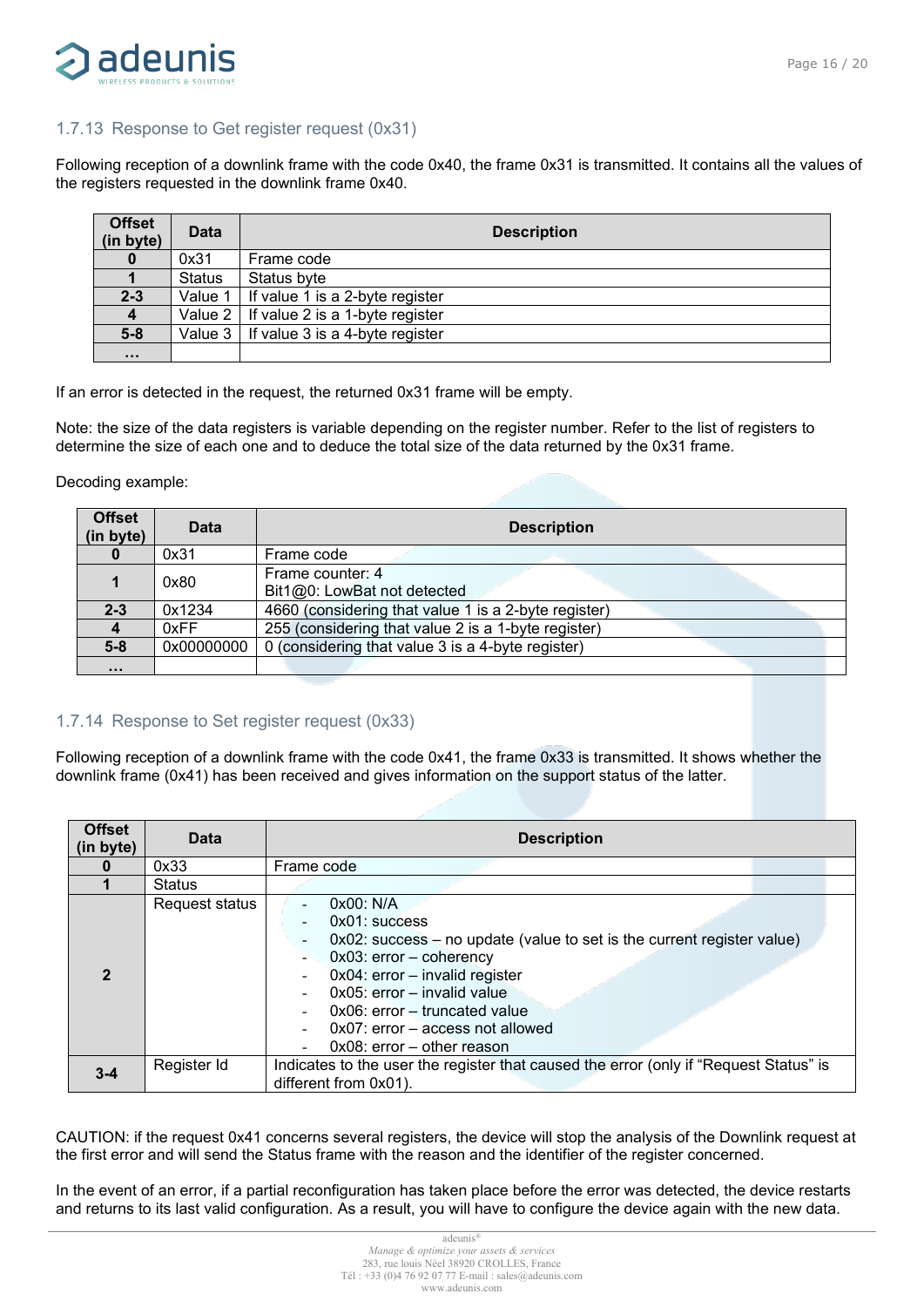

#### Decoding example:

| <b>Offset</b><br>(in byte) | <b>Data</b>                                                  | <b>Description</b>                              |  |
|----------------------------|--------------------------------------------------------------|-------------------------------------------------|--|
|                            | 0x33                                                         | Frame code                                      |  |
|                            | 0x80                                                         | Frame counter: 4<br>Bit1@0: LowBat not detected |  |
|                            | 0x04<br>invalid register                                     |                                                 |  |
| $3 - 4$                    | 0x0140<br>320: register S320 does not exist (should be S3XX) |                                                 |  |

#### <span id="page-16-0"></span>1.7.15 Transmit conditions

| <b>Frame</b><br>code  | <b>Description</b>     | <b>Sending conditions</b>                       |
|-----------------------|------------------------|-------------------------------------------------|
| 0x10                  | Status (configuration) | • Product start up                              |
|                       |                        | • Exit configuration mode (AT command)          |
|                       |                        | • Reception of frame 0x01 (get product config)  |
| 0x20                  | Network configuration  | • Product start up                              |
|                       |                        | • Exit configuration mode (AT command)          |
|                       |                        | • Reception of frame 0x02 (get network config)  |
| 0x2F                  | Write MODBUS           | • Reception of frame 0x08 (write MODBUS         |
|                       | registers ACK          | registers)                                      |
| 0x30                  | Keep alive             | • Periodically if no periodical data is defined |
| Periodic data<br>0x44 |                        | • Periodically                                  |
| 0x5F                  |                        |                                                 |
| 0x60                  |                        |                                                 |
| 0x61                  |                        |                                                 |
| 0x62                  |                        |                                                 |
| 0x63                  |                        |                                                 |
| 0x45                  | Alarm                  | • Threshold crossing                            |
| 0x5E                  | Read MODBUS            | • Reception of frame 0x05 (read MODBUS          |
|                       | registers response     | registers)                                      |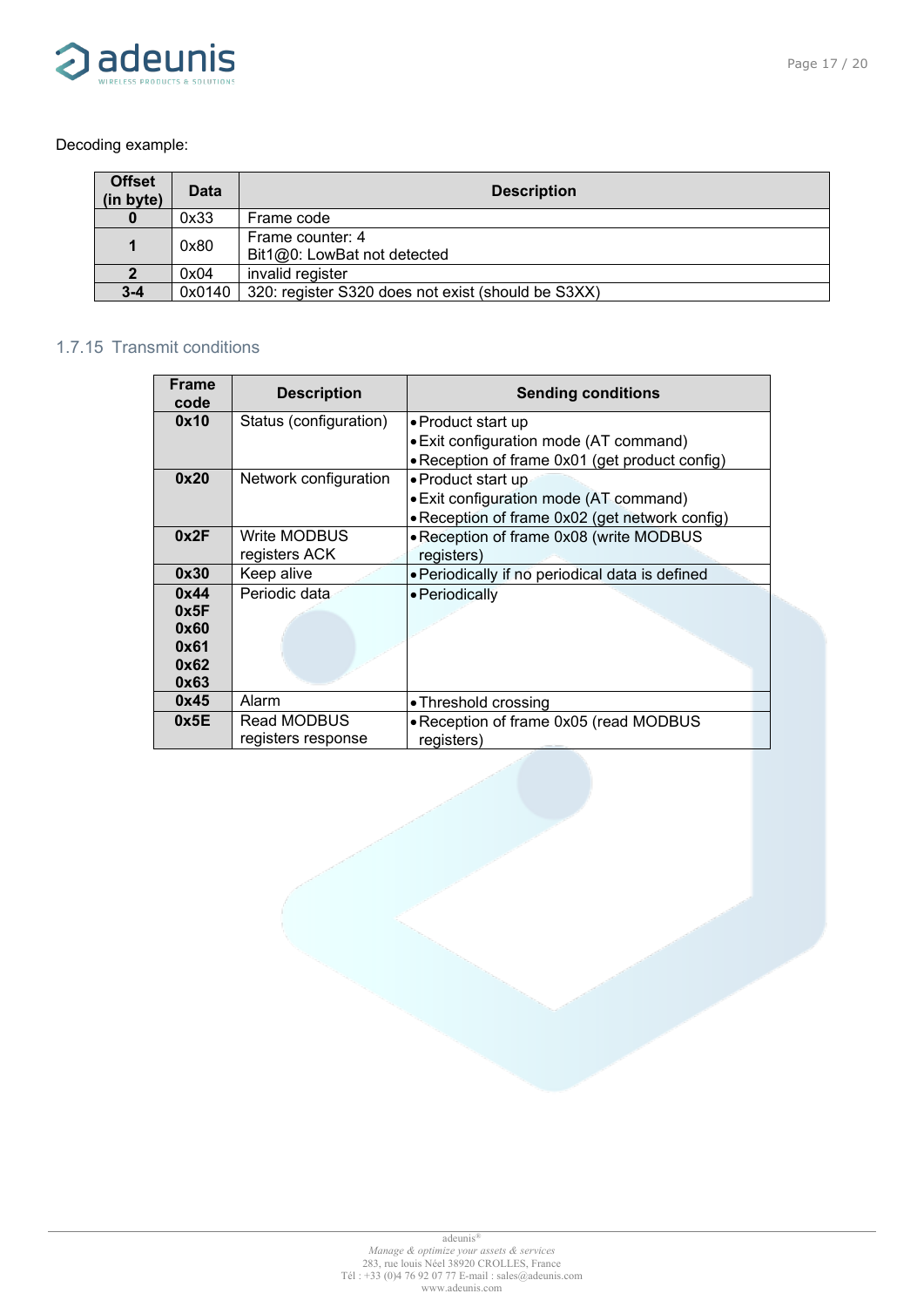

### <span id="page-17-0"></span>1.8 Downlink Frame format

#### <span id="page-17-1"></span>1.8.1 Get applicative configuration (0x01)

| Offset<br>(in byte) | Data | <b>Description</b> |
|---------------------|------|--------------------|
|                     | 0x01 | Frame code         |

When the device receives the downlink, it will generate a product configuration frame (0x10).

#### <span id="page-17-2"></span>1.8.2 Get network configuration (0x02)

| <b>Offset</b><br>(in byte) | Data | <b>Description</b> |
|----------------------------|------|--------------------|
|                            | 0x02 | Frame code         |

When the device receives the downlink, it will generate a network configuration frame (0x20).

#### <span id="page-17-3"></span>1.8.3 Read MODBUS registers request (0x05)

| <b>Offset</b><br>(in byte) | <b>Data</b>                         | <b>Description</b>                    |
|----------------------------|-------------------------------------|---------------------------------------|
|                            | 0x05                                | Frame code                            |
|                            | Slave<br>address                    |                                       |
| $\mathbf{2}$               | Register<br>type                    | 0: holding<br>$1:$ input              |
| $3 - 4$                    | 1 <sup>st</sup> register<br>address | Address of the first register to read |
| 5                          | Number of<br>register               | Number of registers to read           |

When the device receives the downlink, it will generate a Data on Demand frame (0x5E).

#### Coding example:

| <b>Offset</b><br>(in byte) | Data   | <b>Description</b>                    |
|----------------------------|--------|---------------------------------------|
|                            | 0x05   | Frame code                            |
|                            | 0x0A   | Slave address: 10                     |
|                            | 0x01   | Input register type                   |
| $3 - 4$                    | 0x0020 | First register address: 32            |
| 5                          | 0x02   | 2 16-bits registers to read => 32bits |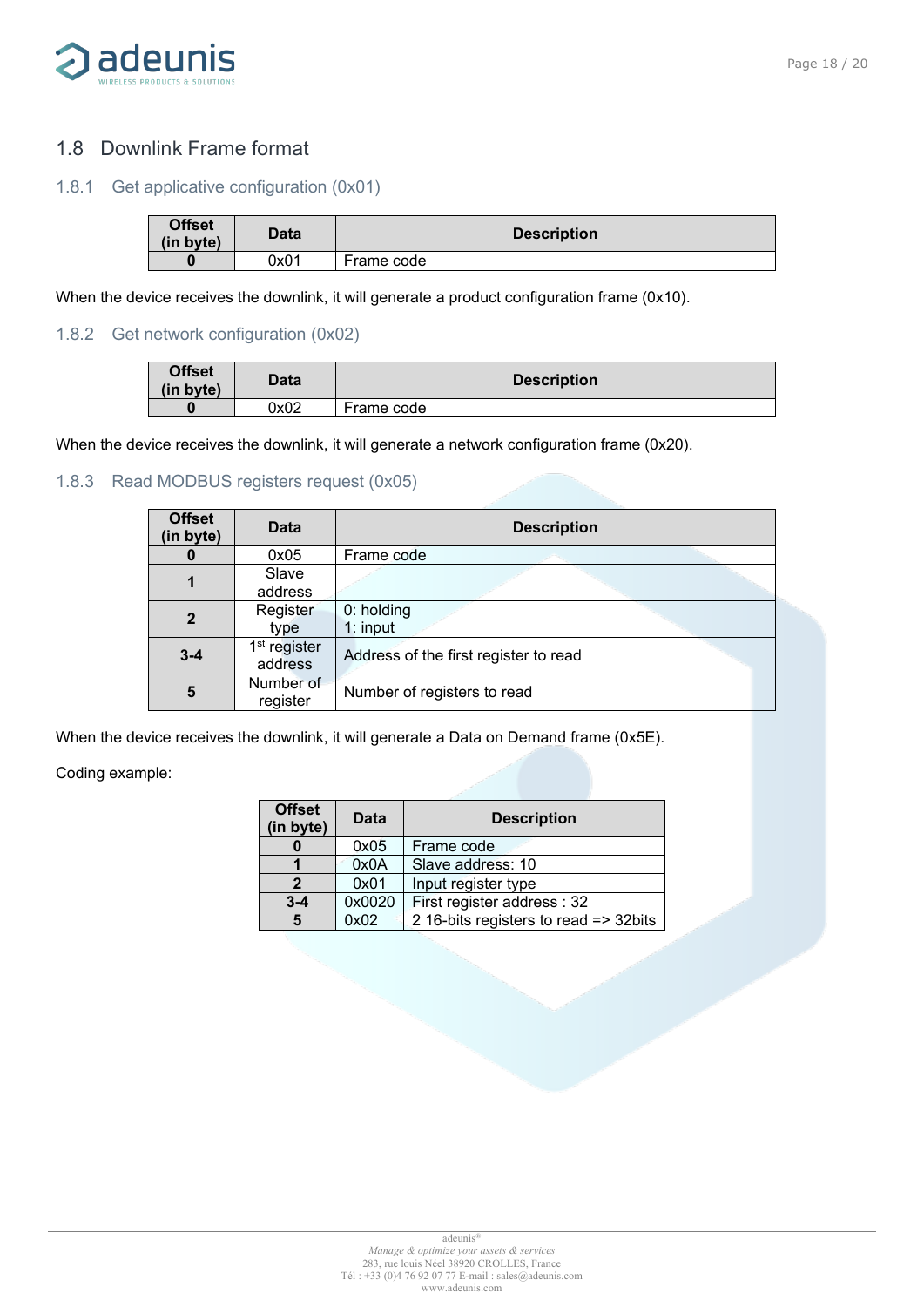

#### <span id="page-18-0"></span>1.8.4 Write MODBUS registers request (0x08)

This frame allows you to ask the product to write or register a Modbus slave. A transaction (0x2F) is returned by the product.

The frame contains at most:

- 24 registers in LoRa US915,
- 3 registers in LoRa AS923,
- 1 register in Sigfox,
- 23 registers in LoRa 868

| <b>Offset</b><br>(in byte) | Data                                | <b>Description</b>                    |
|----------------------------|-------------------------------------|---------------------------------------|
| U                          | 0x08                                | Frame code                            |
|                            | Slave address                       |                                       |
| $2 - 3$                    | 1 <sup>st</sup> register<br>address | Address of the first register to read |
| $\boldsymbol{4}$           | Number of<br>register               | Number of registers to write          |
| $5-6$                      | Register value 1                    |                                       |
| $7 - 8$                    | Register value 2                    |                                       |
| $9 - 10$                   | Register value 3                    |                                       |
| $\cdots$                   |                                     |                                       |

#### Coding example:

| <b>Offset</b><br>(in byte) | <b>Data</b> | <b>Description</b>         |
|----------------------------|-------------|----------------------------|
|                            | 0x08        | Frame code                 |
|                            | 0x0A        | Slave address: 10          |
| $2 - 3$                    | 0x0020      | First register address: 32 |
| 4                          | 0x03        | 3 registers                |
| $5-6$                      | 0x1234      | Register 32 value          |
| $7 - 8$                    | 0x5678      | Register 33 value          |
| $9 - 10$                   | 0x9ABC      | Register 34 value          |

#### <span id="page-18-1"></span>1.8.5 Get registers (0x40)

This frame (0x40) allows you to inform the device through the network that it must send the values of specific S3XX registers in an uplink frame (0x31).

| <b>Offset</b><br>(in byte) | Data    | <b>Description</b>                                                                      |  |
|----------------------------|---------|-----------------------------------------------------------------------------------------|--|
|                            | 0x40    | Frame code                                                                              |  |
|                            | CONFID1 |                                                                                         |  |
| $\mathbf{2}$               | CONFID2 | Index of the register to be sent. The corresponding register is<br>300 + CONFIDX value. |  |
| 3                          | CONFID3 |                                                                                         |  |

IMPORTANT: the user can specify several CONF IDs in the downlink frame but it is up to the user's responsibility to verify that according to the protocol, the size of the data available in a downlink will be large enough to contain all the desired data. Otherwise, the application will send only the first values.

In Sigfox mode: backend may request to send 8 bytes in a downlink. All unused bytes should set to 0xFF to ask the product to stop the downlink frame parsing.

Coding example:

| <b>Offset</b><br>(in byte) | Data | <b>Description</b> |
|----------------------------|------|--------------------|
|                            | 0x40 | Frame code         |